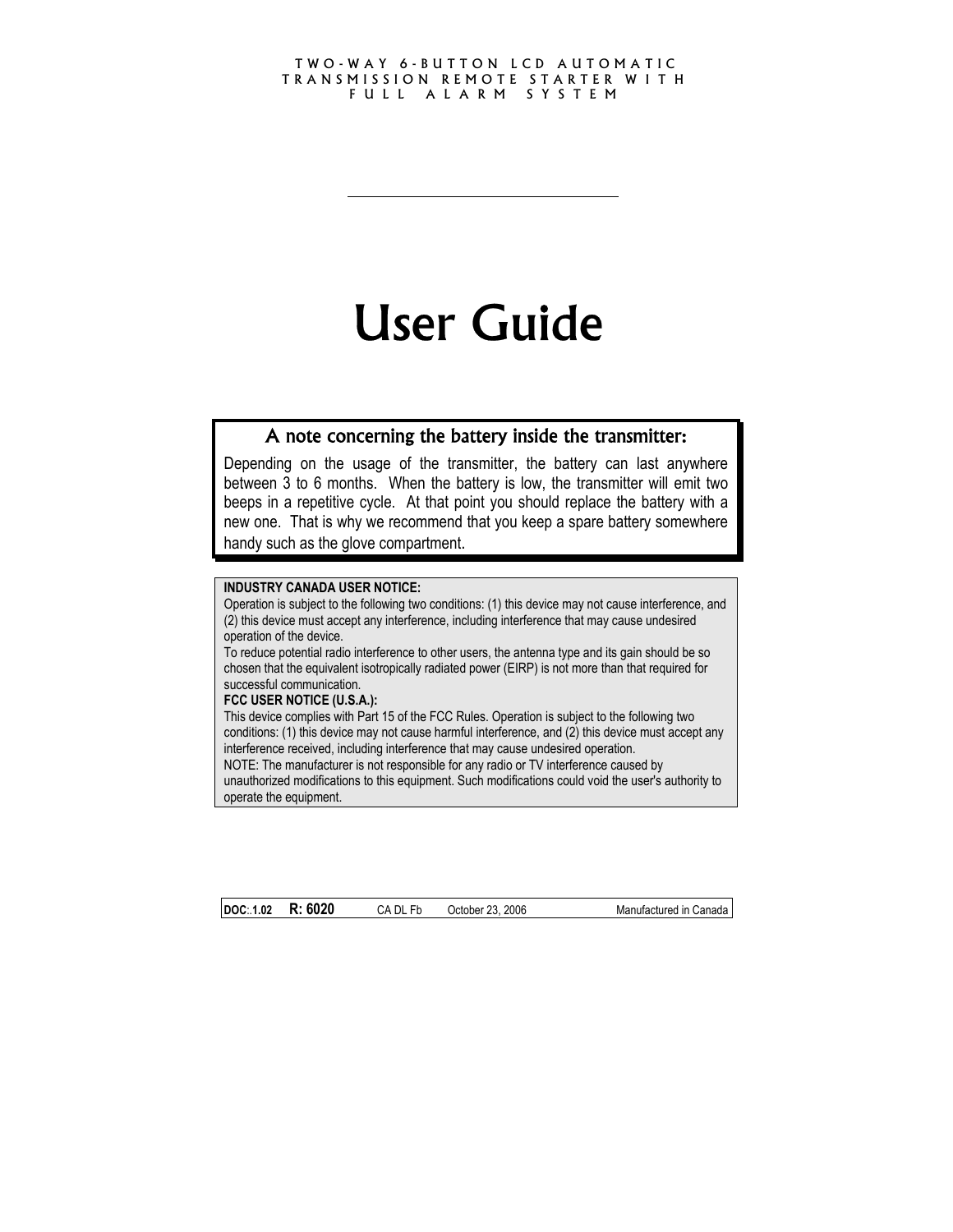## Table of Contents

|                                         | Ignition-controlled Door Locks 9           |  |
|-----------------------------------------|--------------------------------------------|--|
| Remote-Starting Your Vehicle  3         |                                            |  |
|                                         |                                            |  |
|                                         |                                            |  |
|                                         | Remote Trunk Release  10                   |  |
|                                         |                                            |  |
| Arming and Disarming the System 4       | Multi-car Operation 10                     |  |
|                                         | Missing a Start or a Stop Confirmation. 11 |  |
|                                         | L.E.D. Intrusion Codes 12                  |  |
| Valet Mode with the Valet Switch 5      | <b>Troubleshooting Poor Transmitting</b>   |  |
|                                         |                                            |  |
| Start Attempts Indicator (Valet         | Using the Remote Control  13               |  |
|                                         | LCD Transmitter Operation (First Car       |  |
| "Home Valet™" Mode 6                    |                                            |  |
|                                         | Basic Vehicle Operation 14                 |  |
|                                         | Transmitter Mode Selection  14             |  |
|                                         | Time or Alarm Clock Adjustments  14        |  |
|                                         | Cold Weather Mode  15                      |  |
| Temporary Chirp Delete  8               |                                            |  |
| <b>Advanced Features: Installation-</b> | Parking Countdown  15                      |  |
| programmable Options  8                 |                                            |  |
| Remote Door Locks 8                     | *Runtime (Cannot be programmed.            |  |
| Priority Door Access 8                  | Serves as indication only.)  16            |  |
| Active or Passive Arming  8             | LCD Transmitter Operation (Second          |  |
| The Starter Kill and the Anti-grind     |                                            |  |
|                                         | Basic Vehicle Operation 16                 |  |
| Shock Sense, Warn-away Sense 8          | Start and Stop While in Safe Start         |  |
|                                         |                                            |  |
|                                         | Diagnostics - Chirps Table 17              |  |
|                                         | Diagnostics - Parking Light Flash          |  |
| Siren or Horn Chirp Timing 9            |                                            |  |
|                                         |                                            |  |

## Introduction

This System is a state-of-the-art remote car starter and alarm combo system. The system is packed with advanced features such as priority access to the driver's door and Car Finder (commodity features), last armed state memory in case of power failure (which ensures that the vehicle remains protected after a power failure recovery) and the Safe Start children safety feature.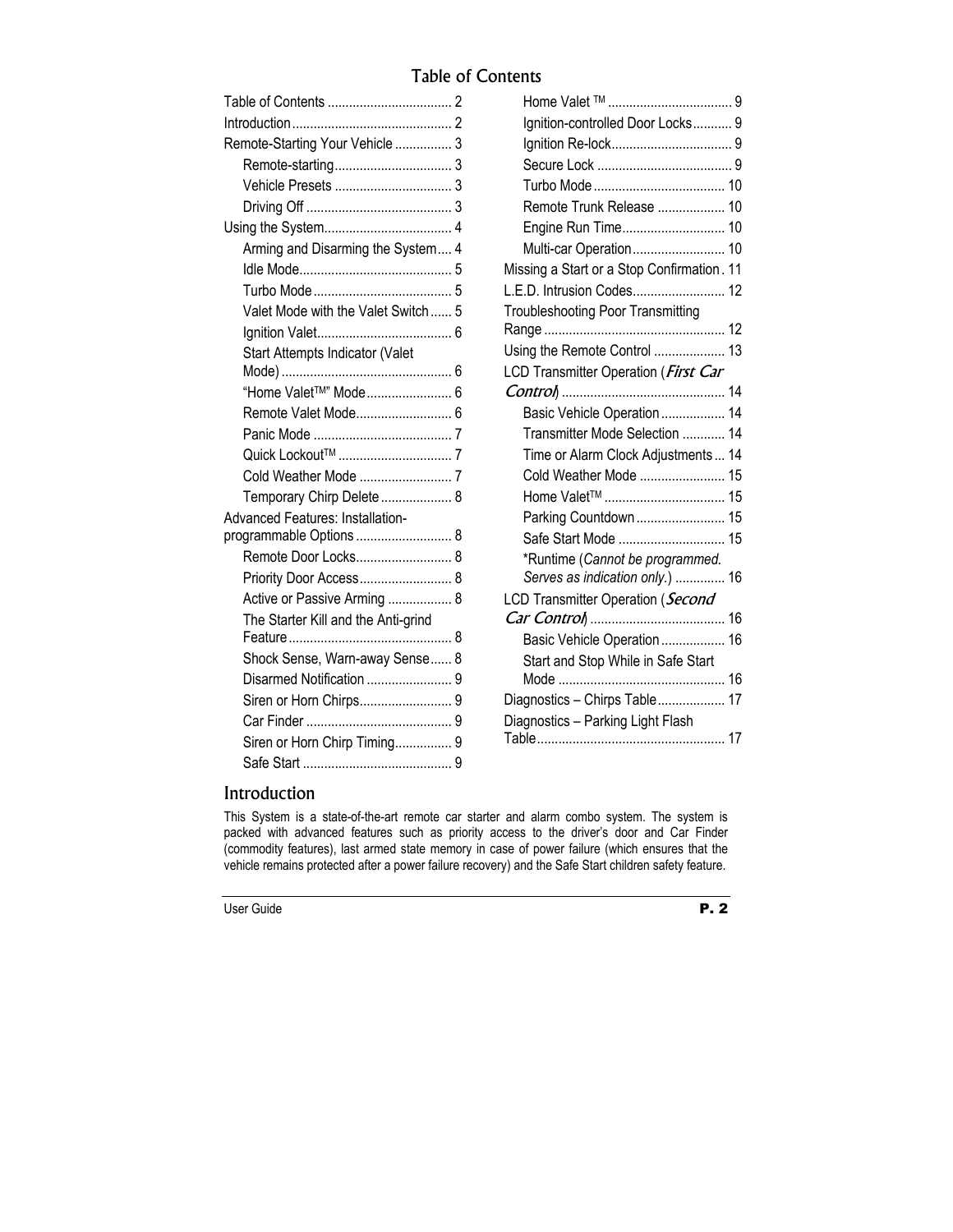With many advanced functions, this product will satisfy any one your expectations from high-end commodity and security systems, without neglecting any standard feature commonly offered by entry-level starters.

### Remote-Starting Your Vehicle

#### Remote-starting

Press the **START/STOP** button for **approx. 1 second.** The parking lights will come on and the remote control will play a melody to inform you that the System has received your signal. Approximately 5 seconds later, the engine will start. The parking lights will remain **ON** during the pre-programmed run time of the engine.

If the vehicle does not start at the first attempt, the system will shut down, wait a few seconds and try to start the engine again. There will be 3 start attempts before the system gives up.

#### Vehicle Presets

#### **Heater & Heated Seat**

When leaving the vehicle it is recommended to preset the accessory controls in preparation for the next remote start. Settings for the blower motor (fan), front and rear, as well as heated seats (if equipped) should not be left on **HIGH**. It is recommended to leave the settings on **LOW** or **MEDIUM** instead.

#### **Windshield Wipers & Radio & Headlights**

Certain vehicles require the radio and / or windshield wiper and / or headlight circuits to become energized while running under remote start. When leaving the vehicle you must ensure that the windshield wiper and headlight switches are **OFF**. Leaving the headlight switch **ON** on certain types of vehicles could cause them to remain **ON** even after remote starter shut down, resulting in a dead battery.

#### Driving Off

With the vehicle running under remote control, press the **UNLOCK** button to disarm and unlock the doors. Enter the vehicle and do the following:

Turn the ignition key to the **IGNITION ON (RUN)** position. (**Do not turn the key** to the **CRANK** position while the engine is running. This would cause the starter motor to re-engage.)

Press the brake pedal to disengage the remote starter unit.

You are now ready to drive off.

#### Basic Vehicle Operation

The vehicle can be remote-started and stopped using the **START/STOP** ( $\blacktriangledown$ ) button. The **TRUNK** ( $\blacktriangledown$ ) button will open the trunk (if this feature is installed on the vehicle). The LOCK (**a)** and UNLOCK (a) buttons will lock and unlock the doors of the vehicle (if the remote door lock feature is installed on the vehicle) and arm or disarm the starter kill (if installed). The **FUNCTION** ( $\mathbf{F}$ ) button is used to access all advanced functions of the remote control. The AUXILIARY button  $\left( \Box \right)$  is used to activate AUX 2 or to Stop the engine (if programmed as the Stop button). (Refer to the LCD Transmitter Operation tables.)

#### Alarm Clock

The LCD remote control has a built-in alarm clock that can be set up using the  $\mathbf{F}$  button. Use the  $\mathbf{F}$  and  $\blacksquare$  buttons to switch the alarm clock on and off (refer to the tables).



**P. 3** User Guide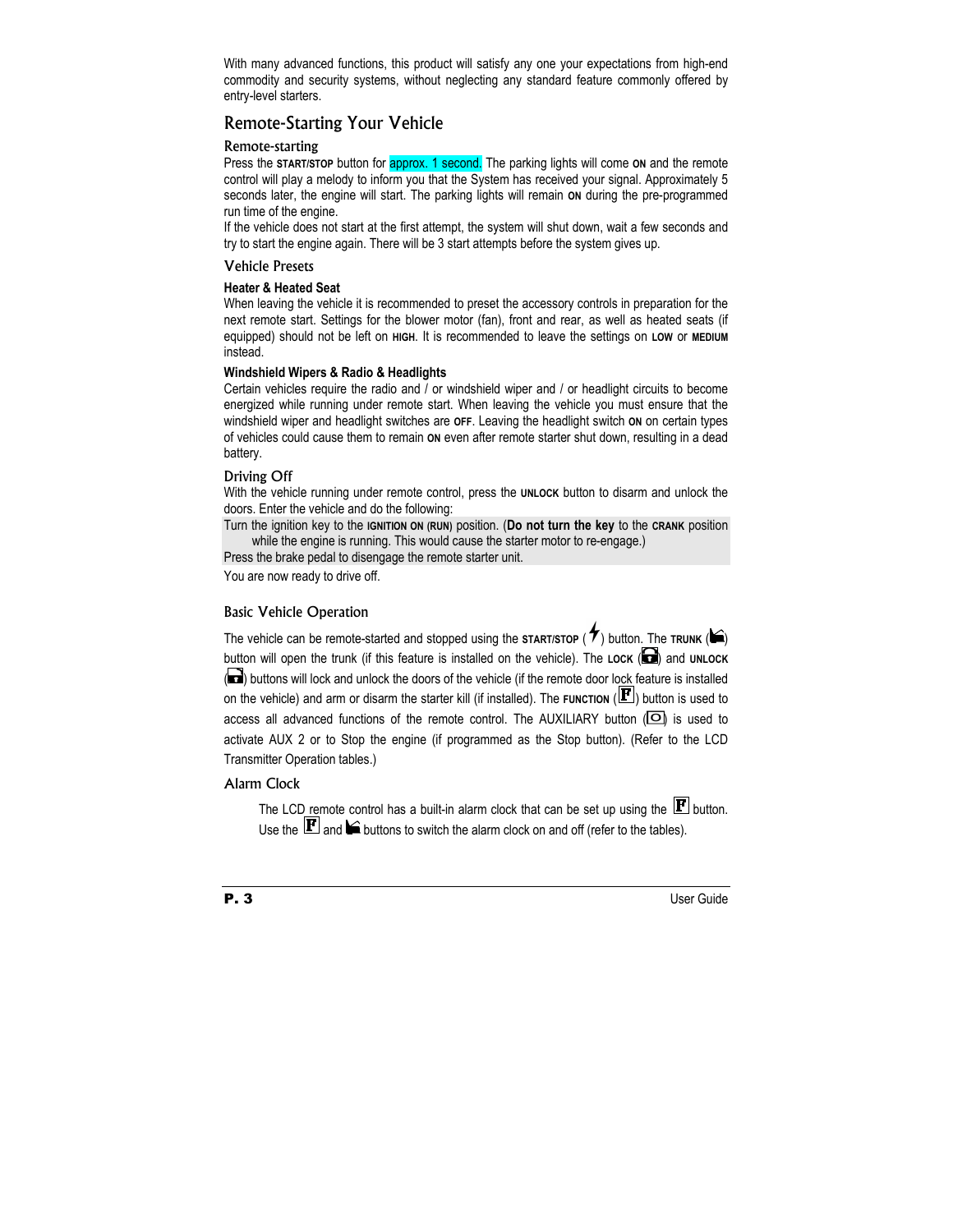#### Time Adjust Mode

Use Time Adjust Mode to set the current time on your remote control using the  $\mathbf{F}$  button (refer to the tables).

#### Countdown Timer

This feature allows set up of a countdown for a duration entered by the user in hours and minutes using the  $\mathbf{F}$  button (refer to the tables).

#### Parking Countdown

This version of the countdown feature is particularly useful for keeping track of parking meter time: the user may quickly set up the countdown in slices of 10 or 30 minutes using the  $\mathbf{F}$  and  $\boldsymbol{\star}$  buttons (refer to the tables).

#### Melody Selection

The remote control allows the user to select which melodies are to be used upon the following events: remote starting of the vehicle, the alarm, ending of the countdown, and entering Cold Weather Mode. Melodies for these various events can be selected using the  $\mathbf{F}$  button (refer to the tables).

#### Vibration Mode

Use this feature to replace audible signals with a vibration signal. Use the  $\mathbf{F}$  and  $\mathbf{F}$  buttons to switch Vibration Mode "ON" and "OFF" (refer to the tables).

#### Power Saving Mode

When set to Power Saving Mode, the remote control will cease polling the remote starter module on a regular basis for status information. This will extend battery life. Press the **button**. Then use the  $\mathbf{F}$  and  $\blacksquare$  buttons to switch Power Saving Mode "ON" and "OFF" (refer to the tables). Remote Control Finder

This function allows the user to locate the remote control when it has been accidentally dropped near the vehicle. Pressing the valet button and holding it down for 5 seconds (or until the parking lights flash five times) will cause the remote control to start beeping for one minute. The beeping will stop by itself after one minute, or it can be switched off by pressing the LOCK (**a)** or the UNLOCK (**D**) button on the Remote Control.

#### Using the System

#### Arming and Disarming the System

**To disarm the alarm and Starter Kill (if installed) and unlock the doors (if installed):** 

1. Press and hold the **UNLOCK** button for approx. 1 sec.

You will hear **two chirps** if the Siren or Horn is so configured.

The icon will light up on the LCD display of the remote control. The parking lights will **flash twice**  and the L.E.D. will go out to confirm that the doors have been unlocked and that the Starter Kill (if installed) and the alarm are disarmed.

In Passive Mode, the System will rearm automatically 30 seconds after unlocking unless the key is inserted in the ignition switch (see description of **Passive Mode** later in this Guide).

#### **To arm the alarm and Starter Kill (if installed) and lock the doors (if installed):**

1. Press and hold the **LOCK** button for approx. 1 sec.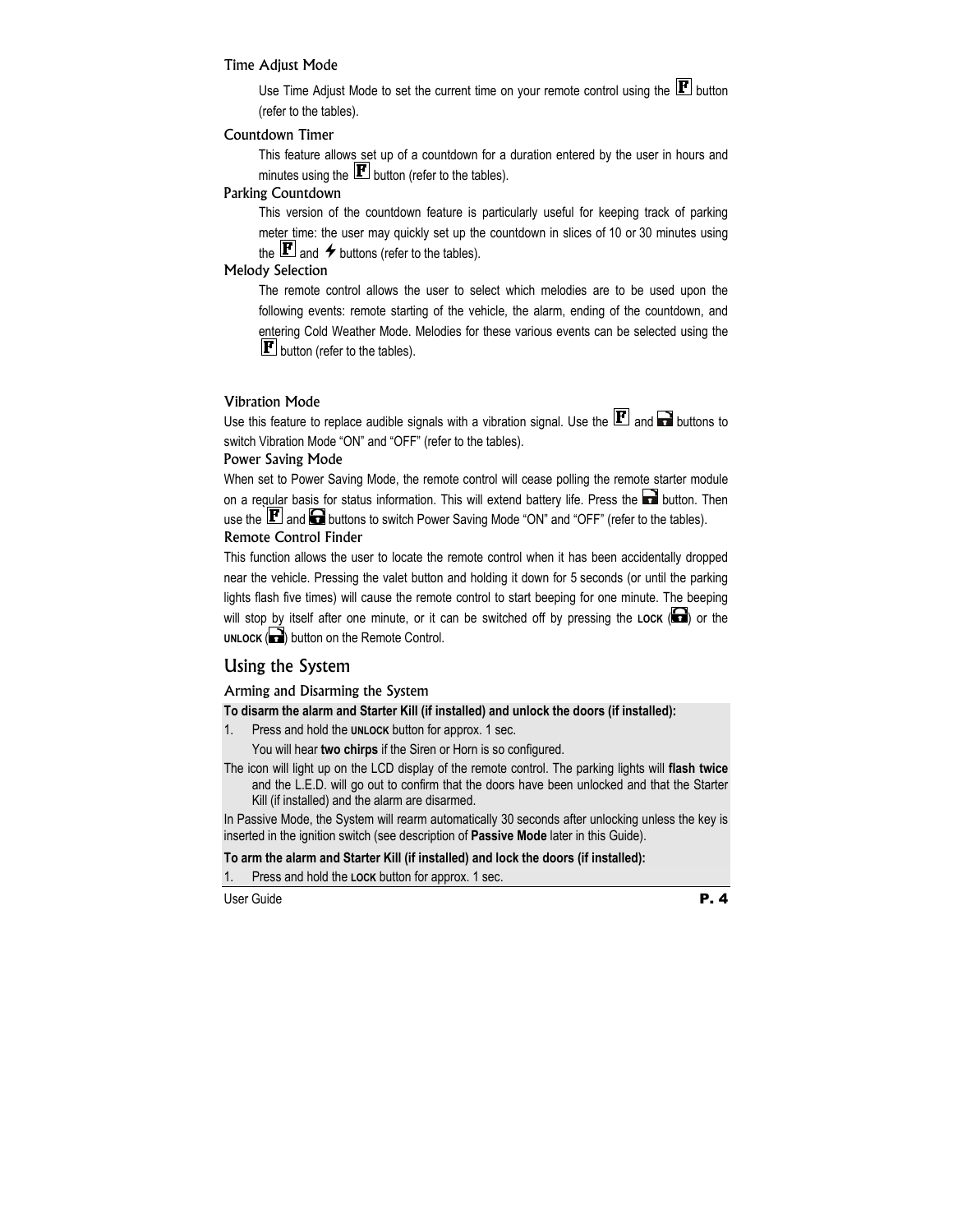You will hear **one chirp** if the Siren or Horn is so configured.

2. The icon will light up on the LCD display of the remote control. The parking lights will **flash once** and the L.E.D. will flash slowly to confirm that the doors have been locked and that the Starter Kill feature (if installed) and the alarm are armed.

#### Idle Mode

**Convenience feature:** Idle Mode allows you to keep the engine running and the doors locked while you stop, for example, at a convenience store or for a short delivery.

This feature allows you to let the remote starter take over control of the vehicle (i.e. no Key in the Ignition Switch) while the engine is running. For example, if you stop for a delivery or at a convenience store, lock your vehicle and leave it running for the length of a run cycle while you are away.

#### **To leave the vehicle in Idle Mode:**

1. With the engine running, press the **LOCK** or **UNLOCK** button (to unlock the doors) or the **START/STOP** button on the remote control until the parking lights come on.

Remove the key and exit the vehicle. The engine will go on running.

Lock the doors if needed.

The engine will go on running until the user re-enters the vehicle or until the expiration of the Engine Run Time.

**Caution!!!** Do not leave children or pets unattended in a vehicle standing in Idle Mode.

#### Turbo Mode

If Turbo Mode is configured at installation, it will allow a turbocharger to idle down after the user leaves the vehicle: the unit will take over the vehicle and keep it running for 60 seconds (or until it is shut down by remote control), then shut down the engine.

#### **Proceed as follows to set the system to Turbo Mode:**

1. With the engine already running, press the **LOCK** button on the transmitter until the parking lights come **ON**.

Remove the ignition key from the ignition switch. **The engine will go on running.**

Exit the vehicle and close the door.

 **Press the TRUNK button to lock the doors; the engine will shut down after 60 seconds of Turbo Mode.** 

#### Valet Mode with the Valet Switch

When your vehicle is in Valet Mode, the remote starter functionalities are disabled. If the vehicle needs to be serviced, or if you park it indoors, the Valet Mode will prevent the engine from being remote-started accidentally.

#### **To put the system i n t o Valet Mode:**

1. Turn the ignition key to the **IGNITION ON (RUN)** position.

2. Within 3 sec., press the valet button (the parking lights will flash 3 times and the L.E.D. will come **ON** solid).

— The Transmitter will display the  $\Box$  icon.

#### **To take the system o u t o f Valet Mode:**

1. Turn the ignition key to the **IGNITION ON (RUN)** position.

2. Within 3 sec., press and release the valet button (the parking lights will flash twice and the L.E.D. will come **OUT**).

— The  $\boxed{\mathbf{V}}$  icon will disappear from the Transmitter.

**Note**: Once Valet Mode is activated, the remote starter and alarm functions will be disabled.

P. 5 User Guide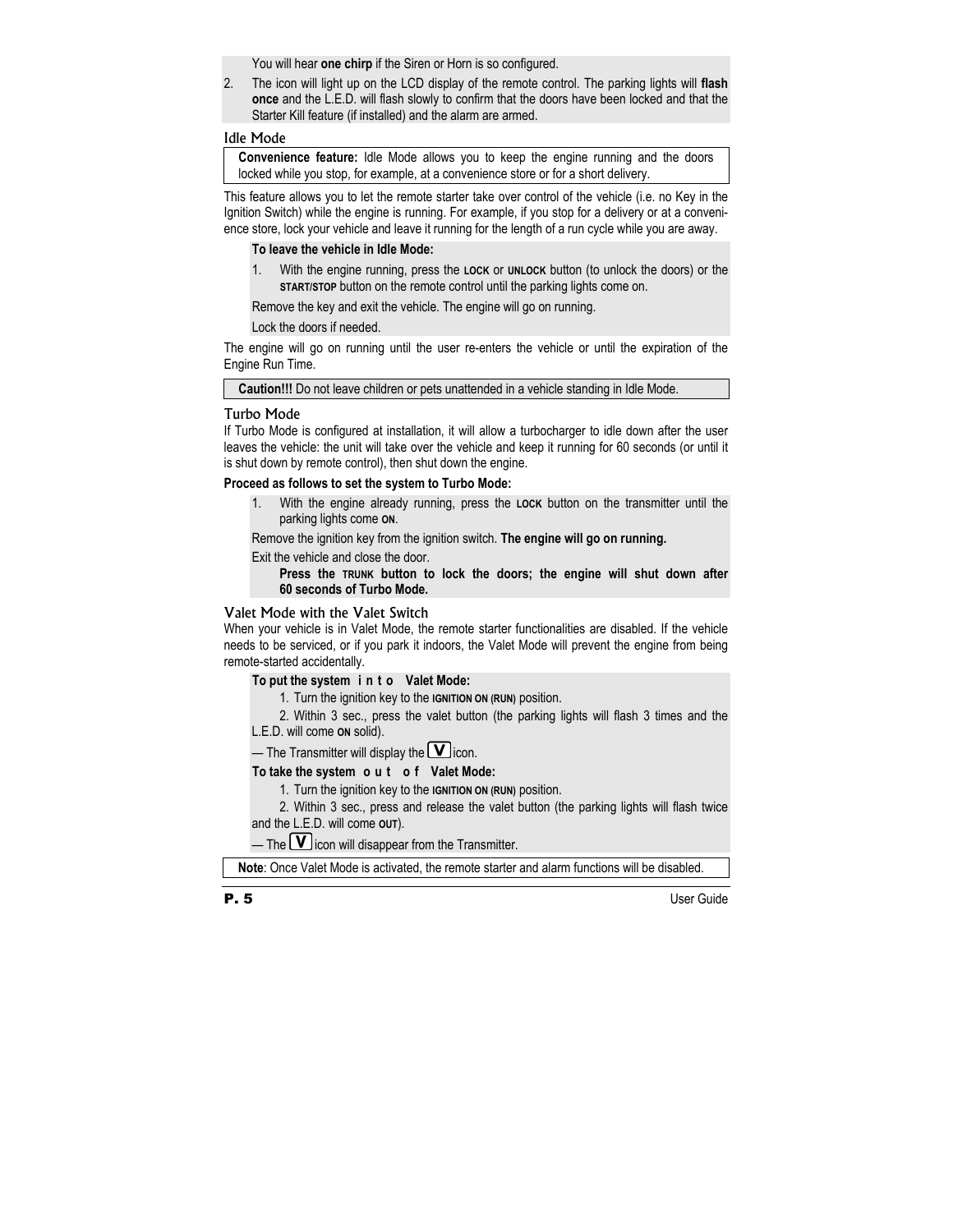#### Ignition Valet

This feature will allow you to remotely put your system into Valet Mode by using the ignition key instead of the Valet button as above. Ignition Valet can be used without a Valet button installed.

#### **To put the system i n t o Ignition Valet Mode:**

Insert the ignition key into the ignition switch. Within 10 sec.,

turn the key 5 times successively into the **IGNITION ON / RUN** and **OFF** positions.

- The parking lights will flash three times to indicate that the vehicle is now in Valet Mode. The L.E.D. will come **ON** solid.
- The Transmitter will display the  $\blacksquare$  icon; the LED will remain on solid.

#### **To take the system o u t o f Ignition Valet Mode:**

Insert the ignition key into the ignition switch. Within 10 sec.,

turn the key 5 times successively into the **IGNITION ON / RUN** and **OFF** positions.

The parking lights will flash twice to indicate that the vehicle is now out of Valet Mode. The L.E.D. will go out.

The  $\boxed{\mathbf{V}}$  icon will disappear from the Transmitter; the LED will turn off.

**Note**: With the Ignition Valet activated, the remote starter and alarm functions will be disabled.

#### Start Attempts Indicator (Valet Mode)

This reveals start attempts made while the vehicle was in **Valet Mode**. The parking lights will: Come **ON**, go **OUT**; then

Flash **twice**.

#### "Home Valet™" Mode

If configured at installation, this feature will remotely set the vehicle to a no-remote-start mode: if the vehicle is parked indoors there is no danger of it starting accidentally by remote control.

**Note:** Once the Home Valet Mode is activated, the vehicle will not start by remote but the alarm functions will still be active.

**To take the system i n t o Home Valet Mode:** 

Press the **LOCK** or **UNLOCK** button.

Within 5 seconds, press the Lock and **START/STOP** button simultaneously.

The Transmitter will BEEP once and will display the  $\Box$  icon.

- **To take the system o u t o f Home Valet Mode:** 
	- Turn the ignition key to the **IGNITION ON (RUN)** position.

The Transmitter will BEEP once and the  $\Box$  icon will disappear.

The system will warn you if someone attempts to start your vehicle while it stands in Home Valet Mode. The parking lights will:

Go **ON** then **OFF**; then Flash **twice**, pause; then Flash **twice** again.

#### Remote Valet Mode

This feature will allow you to remotely put your system into Valet Mode by using the transmitter instead of the Valet button as above.

#### **Getting i n t o Remote Valet Mode**

- Hold the **UNLOCK** and **START/STOP** buttons simultaneously for 3 seconds.
- **The Parking Lights will flash 3 times.**

The Transmitter will BEEP once and will display the  $\Box$  icon; the LED will remain on solid.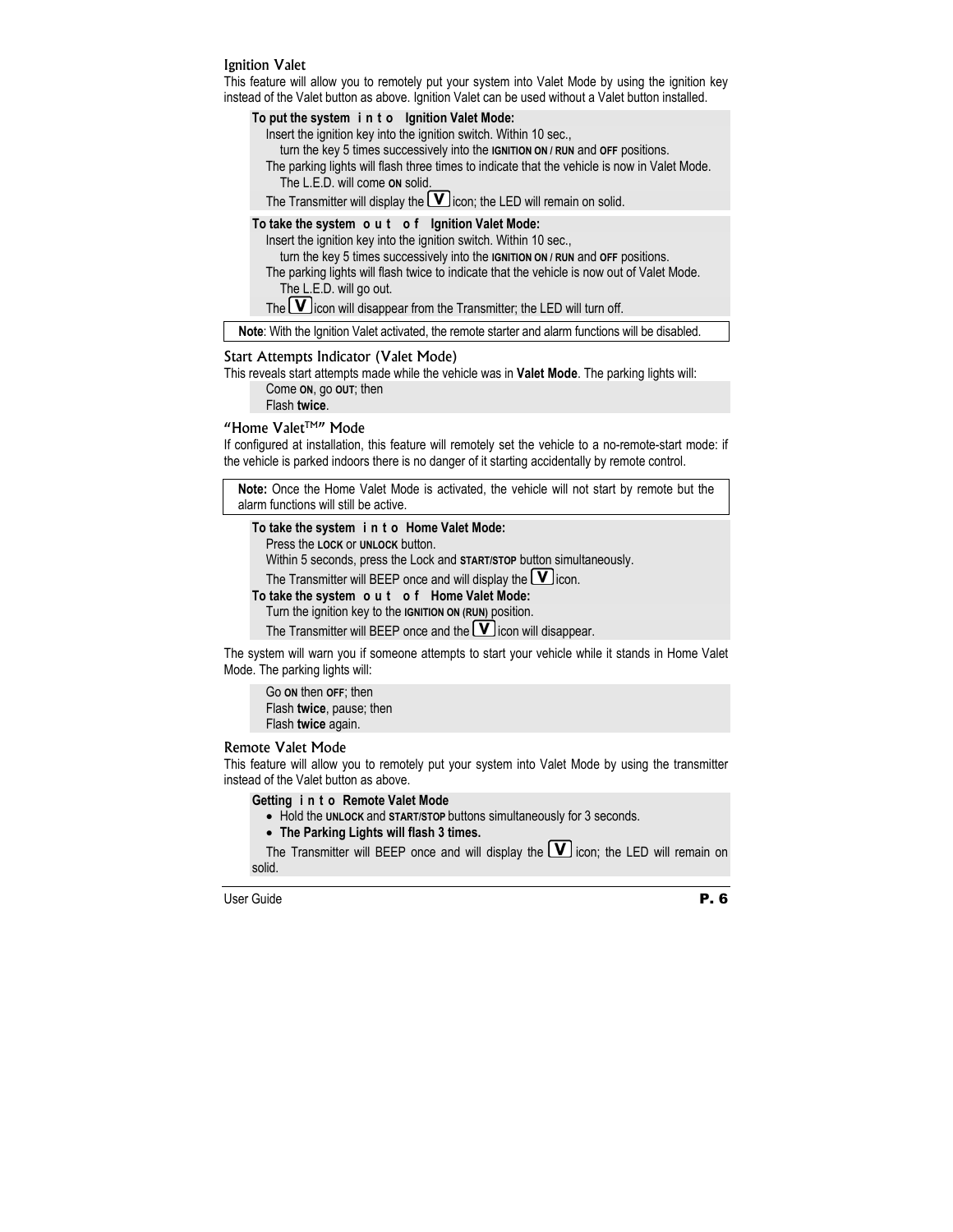#### **Getting o u t of Remote Valet Mode**

- Hold the **UNLOCK** and **START/STOP** buttons simultaneously for 3 seconds.
- The Parking Lights will flash 2 times.
- The Transmitter will BEEP once and the  $\blacksquare$  icon will disappear; the LED will turn off.

## **Note**:

With the Remote Valet activated, the remote starter function will be disabled.

#### Panic Mode

In an emergency situation, you can activate Panic Mode using the **LOCK** or **UNLOCK** button. This will: • shut down the engine, • disarm the Starter Kill and

- unlock the doors (with the **UNLOCK** button)
- activate the siren for 1 minute.
- or lock the doors (with the **LOCK** button),

**Note:** See the description of the **starter kill** option later in this guide.

#### **To activate panic mode:**

Press and hold the **UNLOCK** button for approximately 3 sec. until the sound signal starts and the parking lights flash: this will unlock the doors before the sound signal starts.

**Or** press and hold the **LOCK** button for approximately 3 seconds until the sound signal starts and the parking lights flash: this will lock the doors before the sound signal starts.

If the panic mode is triggered while the system is armed in Passive mode, the alarm will sound for 30 seconds. If the system is armed in Active mode, the alarm will sound for 1 minute.

**Note:** To stop Panic Mode before the end of its delay, press the **LOCK** or **UNLOCK** button until the sound signal stops.

#### Quick Lockout™

(Also called **Secure Panic**.) For fast protection in emergency situations, the system will **LOCK** all doors when you **press the brake pedal while you hear the sound signal**. (**Quick Lockout** is only available when **panic mode** has been set off.)

#### Cold Weather Mode

When cold weather mode is active, the engine starts every 2 hours and runs for 4 minutes (or for 9 or 20 minutes with diesel engines). Cold weather mode automatically ends after 24 hours.

#### **To enter cold weather mode:**

Press and release the **FUNCTION** button until you hear a beep. Release the **FUNCTION** button, 50 will appear, then press and hold the **START/STOP** button for 3 seconds until the parking lights flash three times.

The remote control will beep once and the  $\mathcal{Q}$  icon will appear on the display.

#### **To exit cold weather mode, do any one of the following actions:**

Open the hood.

Start the engine by remote.

Turn the ignition key to the **IGNITION ON (RUN)** position.

Press the **FUNCTION** button until you hear a beep. Release the **FUNCTION** button and  $50$  i will appear on the display. Then press the **START/STOP** button for 3 seconds (the parking lights will flash once).

*When the system exits cold weather mode, the remote control will beep once and the icon will disappear from the display.* 

#### **To verify whether the system is in cold weather mode:**

Press and release the brake pedal:

If the vehicle is in cold weather mode, the parking lights will stay on while the pedal is pressed.



**P. 7** User Guide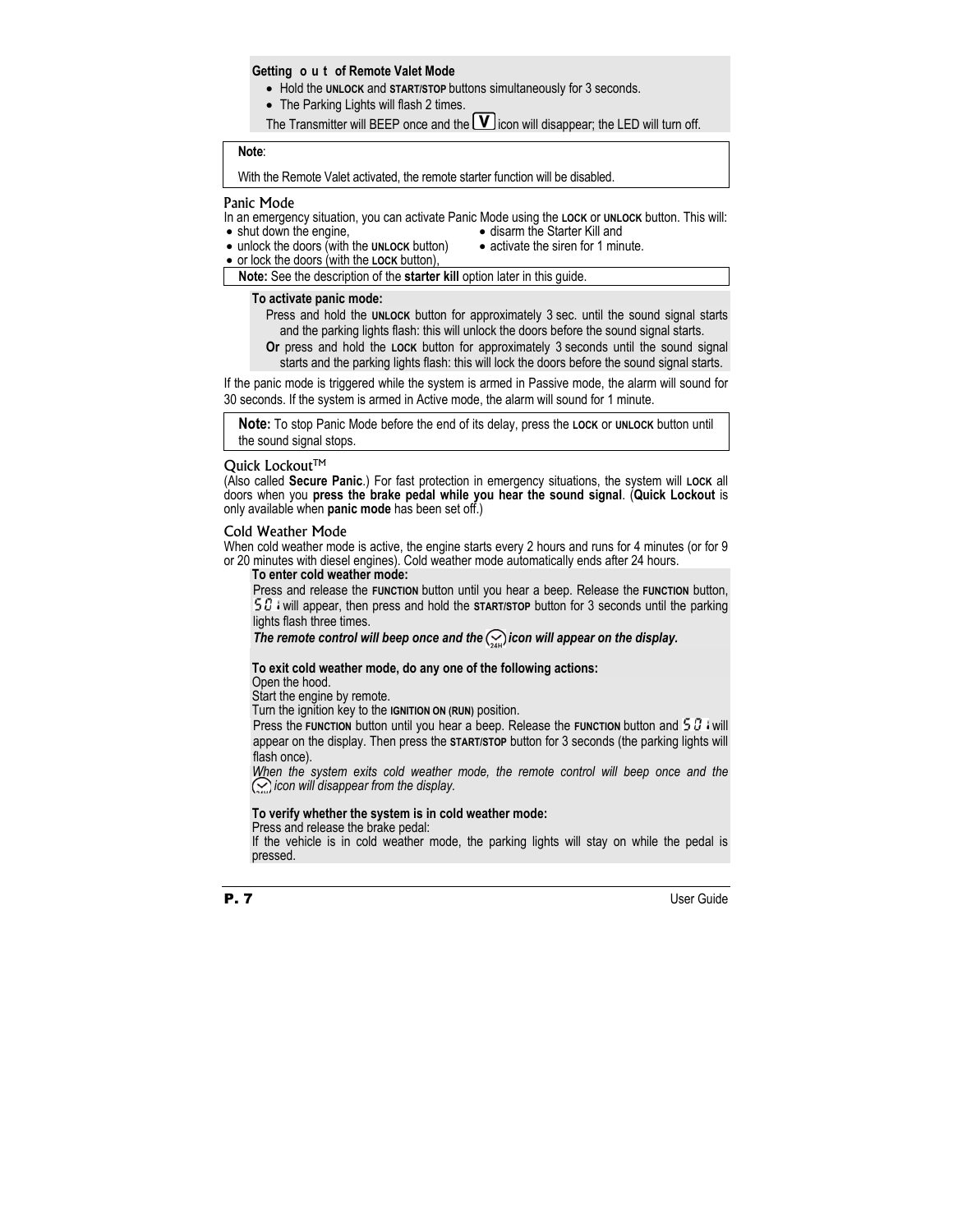#### Temporary Chirp Delete

To temporarily disable the chirp confirmations of the siren upon arming and disarming (e.g. in a quiet neighbourhood):

- 1. Press the **TRUNK** button.
- 2. Within 3 sec., press the **LOCK** or **UNLOCK** button to arm or disarm without any chirps.

#### Advanced Features: Installation-programmable Options

The System was designed with flexibility and OEM integration in mind. With its programmable options, this unit can single-handedly control nearly any electrical system in your vehicle.

**Caution:** The programming of your system should be left to a professional. Changing any one of the settings may affect the operation of your System.

#### **The installation-programmable options are as follows:**

Remote Door Locks Priority Door Access Passive or Active Arming Starter Kill / Anti-grind feature Shock Sense and Warn-away Disarmed Notification Siren / Horn Chirps Car Finder Siren / Horn Chirp Timing Safe Start

Home Valet<sup>™</sup> Ignition-controlled Door Locks Ignition Re-lock Relock Secure Lock Turbo Mode Remote Trunk Release Engine Run Time Separate Start and Stop buttons. Multi-car Operation

#### Remote Door Locks

If your System was installed with the Remote Door Locks option, you will have the convenience of remote keyless entry. See section **Arming and Disarming the System**, earlier in this Guide, for further instructions on remote door locking and unlocking.

#### Priority Door Access

(Enabled by default.) If the Remote Door Locks option is installed on your vehicle, this safety feature allows you unlock solely the driver's door with a single press of the **UNLOCK** button on the transmitter; upon a second press of the **UNLOCK** button, all the other doors will unlock.

#### Active or Passive Arming

(Passive Mode by default.) The alarm and Starter Kill can be configured either to Passive Mode (so as to arm automatically) or Active Mode (so as to require user intervention for arming). By default, your System is configured to **Passive Mode**. In Passive Mode, the alarm and Starter Kill will automatically arm **30 seconds** after the last door is closed. The System will not arm if a door is left open, or if you re-open a door within the 30-second delay.

**Important note:** When the System re-arms automatically or if there is an alarm condition, you can disarm the System by simply pressing the **UNLOCK** button.

#### The Starter Kill and the Anti-grind Feature

With this added security feature, the system will prevent your vehicle from starting with the ignition key when the Starter Kill is armed. If your System was installed with the Starter Kill option, one will not be able to start your vehicle with the key unless the system has been unlocked and disarmed first, or put into Valet Mode.

**Note:** If the Starter Kill is installed, your vehicle will benefit from a protection against starter motor damage that could occur after remote-starting the engine should the user, by force of habit, turn the ignition key to the **CRANK** position.

#### Shock Sense, Warn-away Sense

(Both enabled by default.) Your System will react to a full shock by triggering the alarm; it can also respond to a lighter shock (30 % of the strength of a full shock) by giving a **warn-away** (without triggering an alarm condition).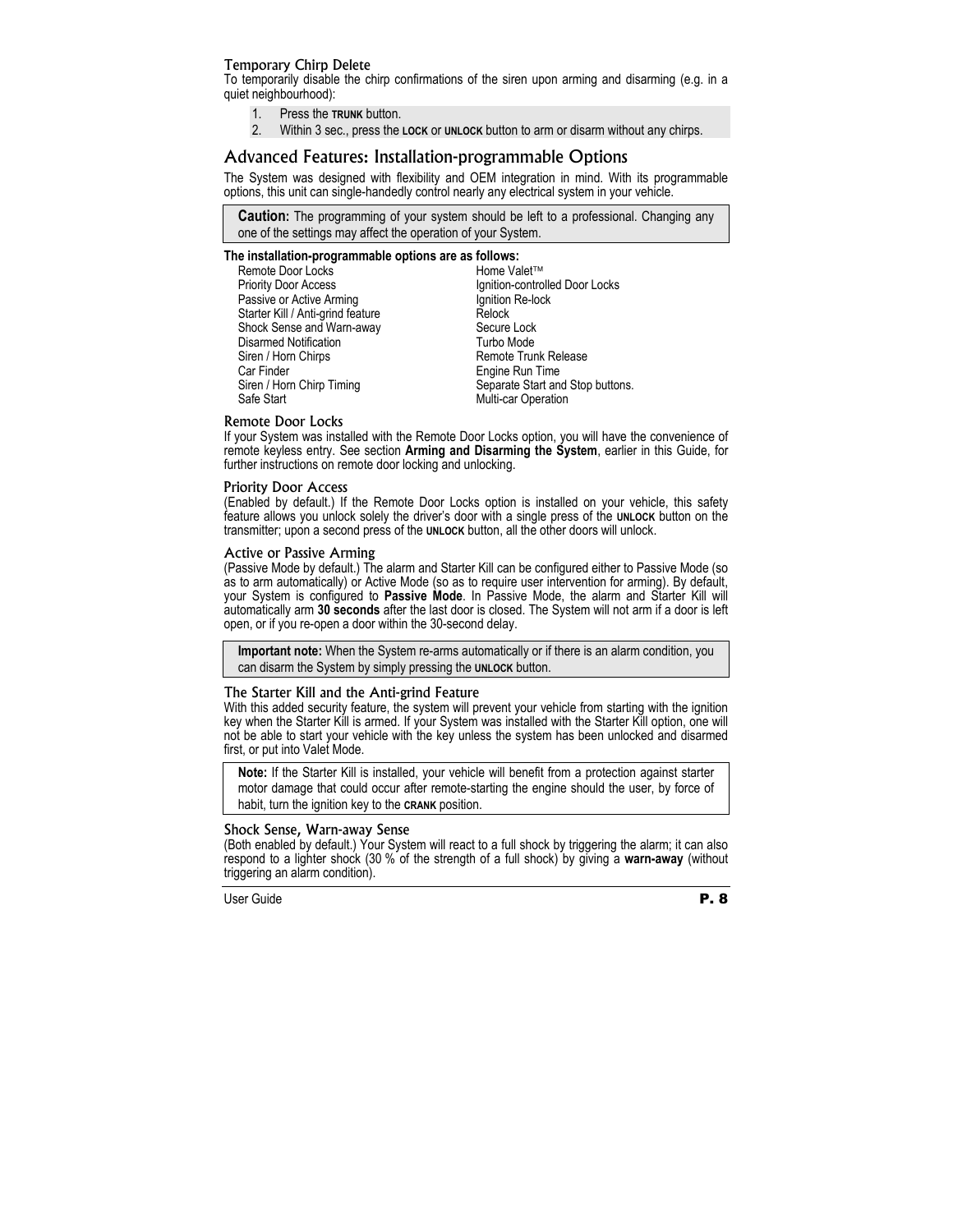**Note:** After a remote start, although the shock sensor is disabled, all the other alarmtriggering zones, such as the doors, the trunk or the hood, may still trigger an alarm.

#### Disarmed Notification

(Off by default.) This feature will notify the user when the vehicle was left disarmed: after the engine is shut down (with the key removed) and all doors are closed, the siren will chirp once after a 10-sec. notification delay to warn the user that the vehicle was left unprotected. The notification can be avoided by pressing the **LOCK** or **UNLOCK** button on the transmitter.

The user will likewise be notified after the System is disarmed using the transmitter.

#### Siren or Horn Chirps

(**ON** by default.) The siren will chirp to confirm basic operations on the System: By default, upon **locking** the doors the siren will give **one chirp** if no protection zone is active. If a **zone is active** as the doors are being **locked**, the siren will give **three chirps**. When the doors are being **unlocked**, the siren will give **two chirps** if no intrusion was detected. If an **intrusion was detected**, as the doors are being **unlocked** the siren will give **four chirps**. The system can alternatively be set to:

#### **Warning Mode:** no chirp during lock/unlock…

unless a zone is active when locking, in which case there will be 3 chirp upon locking or unless the alarm was triggered, in which case there will be 4 chirps when unlocking); **Open Zone Notification Mode:** 3 warning chirps if a door is left open 10 sec. after arming. **No Chirp:** the siren will not chirp under any circumstance.

#### Car Finder

(Enabled by default.) When enabled, the Car Finder option will help you locate your vehicle by generating a pulsating signal through the horn or the siren. To hear the signal, press **FUNCTION** then **LOCK**.

#### Siren or Horn Chirp Timing

The duration of the chirps can be adjusted at installation (from 5 to 200 ms).

#### Safe Start

(Disabled by default.) If this feature is enabled, the user must press the **START/STOP** button 2 times within 3 seconds to remote-start the vehicle. This will eliminate accidental remote starts, e.g. when children are playing with the transmitter.

If **Swap Start Mode** is selected, to remote-start your vehicle press **FUNCTION** followed by the **LOCK** button. The **AUX 2** output can be activated by pressing the **START/STOP** button.

#### Home Valet ™

(Disabled by default.) If this feature is installed, the user will have the possibility to remotely set the vehicle to a no-remote-start mode. See **Home Valet** section, earlier in this Guide, for full instructions.

#### Ignition-controlled Door Locks

(Disabled by default.) This is an added security feature. If your Systems was installed with the Ignition-Controlled Door Locks option, the doors will automatically be locked as soon as the ignition key is turned to the **IGNITION ON (RUN)** position while the brakes are pressed. When the key is turned to the **OFF** position, the doors will automatically be unlocked.

#### Ignition Re-lock

On Systems of this series, when Ignition-controlled Door Locks are enabled and the ignition key is in the **IGNITION ON (RUN)** position, should any door be unlocked and opened, all doors will be relocked next time the brake pedal is pressed.

#### Relock

If you unlock the doors with the remote transmitter, but do not open any doors, hood or trunk, or turn ignition within 30 seconds, the doors will automatically relock and rearm the system.



**P. 9** User Guide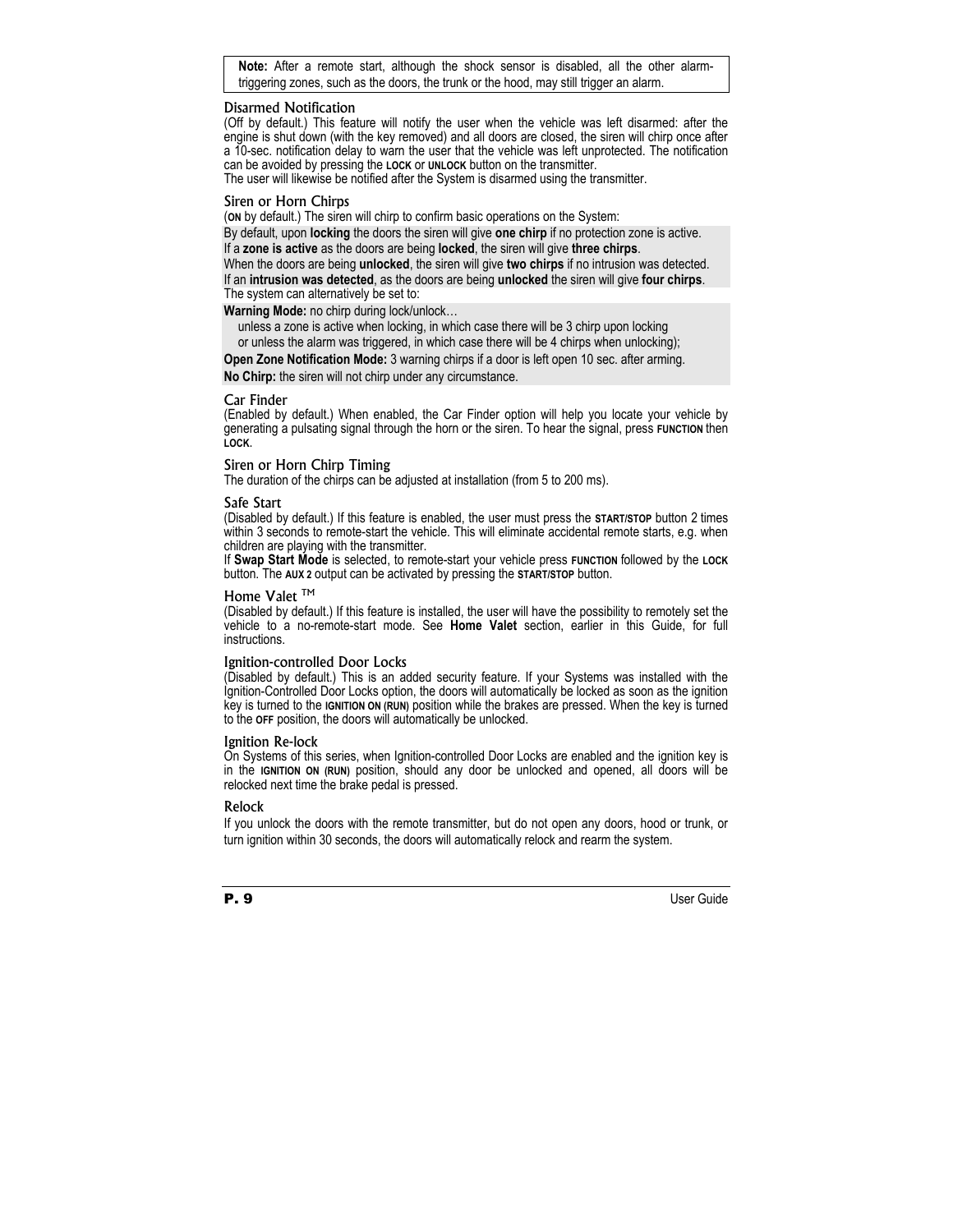**Note:** When the system is in **active arming** mode and the **relock** mode is enabled, the doors will relock but the system will not rearm.

#### Secure Lock

(Disabled by default.) Before it can remote-start your vehicle, the System must first disarm the factory security system. The Secure Lock feature may be required on certain vehicle models with factory security systems that automatically unlock the doors when the security system is disarmed. To keep your vehicle protected when the factory security system is disarmed for a remote start, Secure Lock will relock your doors as soon as the vehicle has started. Once the engine run cycle ends, Secure Lock will rearm your factory security system.

#### Turbo Mode

(Enabled by default.) When left in Turbo Mode, the System will keep the engine running for 60 seconds before shutting it down. This is to allow a turbocharger to idle down after the user leaves the vehicle. See **Turbo Mode** section earlier in this Guide.

#### Remote Trunk Release

If your system was installed with the Remote Trunk Release option, you can open your trunk by pressing the **TRUNK** button for 3 seconds on the remote transmitter or by pressing the **TRUNK** button **TWICE** within 3 seconds.

#### Engine Run Time

(15/20 minutes by default.) If you have a gas engine, your System can be programmed to run the engine for 4, 15, or 25 minutes (15 minutes by default). If you have a diesel engine, the System can be programmed to run the engine for 9, 20, or 30 minutes (20 minutes default).

#### Separate Start and Stop buttons

The Auxiliary button  $\Box$  can be programmed as the Stop button – Mode 4, Function 3, Option 1

#### Temperature Request (If ACC-Temp-100 installed)

The user can request the temperature in the vehicle if a Temperature Sensor Module (ACC-Temp-100) is installed:

- $\circ$  Press and hold the  $\mathbf{F}$  button for 3 seconds until there is 1 beep release the button
- $\circ$  Press and hold the  $\blacktriangleright$  button (TRUNK button) approx. 1 second or until there is 1 beep – release the button
- o The temperature will be displayed on the LCD screen

Note: to change the from Celsius to Fahrenheit, press  $\mathbf{F}$  +  $\mathbf{F}$  +  $\mathbf{F}$  simultaneously

#### Multi-car Operation

This option allows the owner of two vehicles, both equipped with the same system, to control both systems with a single remote control. To control the second vehicle:

Or

| In order to access the 2 <sup>nd</sup> car operations with the companion remote, Shift button must be pressed |  |
|---------------------------------------------------------------------------------------------------------------|--|
| twice quickly and then one more time followed by LOCK, UNLOCK, TRUNK or START/STOP.                           |  |

**Note:** Your remote control must be configured for second car operation by the installer.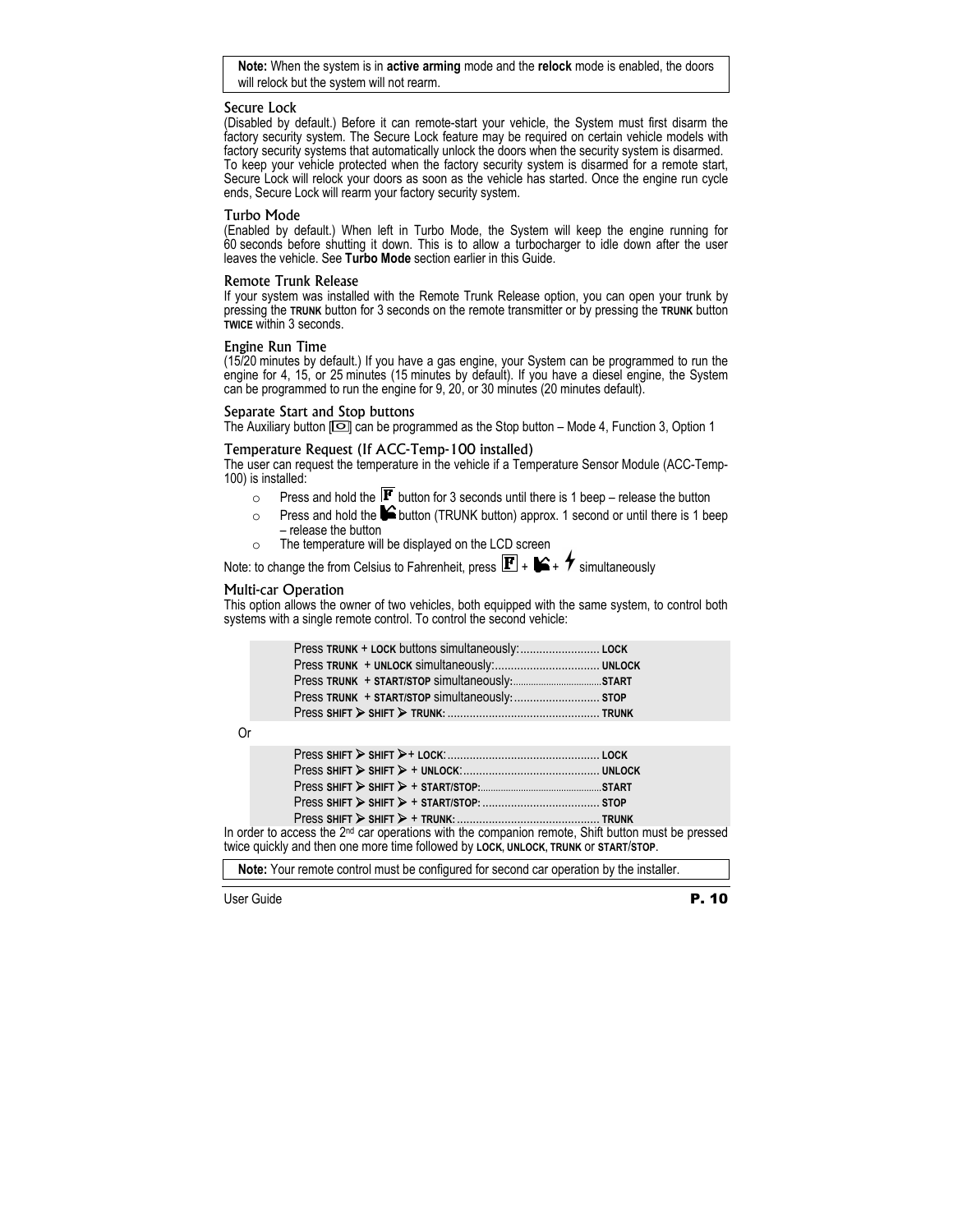## Missing a Start or a Stop Confirmation

If you have not received a start or the stop confirmation after pressing the **START/STOP** button, simply press the **LOCK** button. Pressing the **LOCK** button will refresh the display and will confirm if the vehicle was started or stopped.

#### **The Start Confirmation Was Not Received**

If after remote starting the vehicle no confirmation was received, simply press the **LOCK** button, this will refresh the display. If the vehicle was started successfully, the smoke icon and the hourglass icon will appear as well as the run time countdown. Pressing the **LOCK** button will also lock all doors (the lock icon will appear). If the doors were already locked prior to pressing the LOCK button, there will be no change in the status of the doors  $\longrightarrow$  i.e. the doors will remain locked.

- On models where starter kills were installed, pressing the **LOCK** button will also activate the starter kill.
- On alarm models, pressing the **LOCK** button will also activate the monitoring.

#### **The Stop Confirmation Was Not Received**

If after remote stopping the vehicle no confirmation was received -i.e. the display did not return to its basic state - simply press the LOCK button, this will refresh the display. If the engine was stopped, the smoke icon and the hourglass icon will disappear and the time will be displayed.

Pressing the LOCK button will also lock all doors (the lock icon will appear). If the doors were already locked prior to pressing the **LOCK** button, there will be no change in the status of the doors — i.e. the doors will remain locked.

- On models where starter kills were installed, pressing the **LOCK** button will also activate the starter kill.
- On alarm models, pressing the **LOCK** button will also activate the monitoring.

#### Multi-Level Features (*default state)*

|                                                                 | <b>Basic Features (press the FUNCTION button 1X)</b>                                                 |  |  |  |
|-----------------------------------------------------------------|------------------------------------------------------------------------------------------------------|--|--|--|
| <b>FUNCTION</b>                                                 |                                                                                                      |  |  |  |
| <b>FUNCTION</b>                                                 |                                                                                                      |  |  |  |
|                                                                 | Multi-Car Operation (press the FUNCTION button 2X)                                                   |  |  |  |
| <b>FUNCTION</b>                                                 | $2nd$ car lock<br>LOCK:<br><b>FUNCTION</b>                                                           |  |  |  |
| <b>FUNCTION</b>                                                 | UNLOCK: $\ldots$ , $\ldots$ , $2^{nd}$ car unlock<br><b>FUNCTION</b>                                 |  |  |  |
| <b>FUNCTION</b>                                                 | $START/STOP:$ $2^{nd}$ car start/stop<br><b>FUNCTION</b>                                             |  |  |  |
| <b>FUNCTION</b>                                                 | <b>FUNCTION</b>                                                                                      |  |  |  |
|                                                                 | <b>Customized Features</b> (press the FUNCTION button 3X)                                            |  |  |  |
|                                                                 | (May not be compatible with some vehicles)                                                           |  |  |  |
|                                                                 | Your installer can add customized features such as turning on the radio, opening sliding doors, etc. |  |  |  |
| <b>FUNCTION</b>                                                 | LOCK: customized feature 1<br><b>FUNCTION</b><br><b>FUNCTION</b>                                     |  |  |  |
| <b>FUNCTION</b>                                                 | UNLOCK:  customized feature 2<br><b>FUNCTION</b><br><b>FUNCTION</b>                                  |  |  |  |
| <b>FUNCTION</b>                                                 | ⋗<br>TRUNK: customized feature 3<br><b>FUNCTION</b><br><b>FUNCTION</b>                               |  |  |  |
| <b>FUNCTION</b>                                                 | <b>START/STOP: customized feature 4</b><br>⋗<br><b>FUNCTION</b><br><b>FUNCTION</b>                   |  |  |  |
| By default, the multi-level features are programmed as follows: |                                                                                                      |  |  |  |
| • Level 1 (Basic Features)                                      |                                                                                                      |  |  |  |
|                                                                 | • Level 2 (Multi car operation)                                                                      |  |  |  |

• Level 3 (Customized Features)

#### Accessing the Multi-Level Features and Other Transmitter Functions

x To access a Level 1 feature, press and hold the **FUNCTION** button until you hear a "beep"; release the **FUNCTION** button.  $\overline{5}B$  *l* will be displayed. This display means that you are now in Level 1. Simply press the corresponding button to access the desired feature.



P. 11 User Guide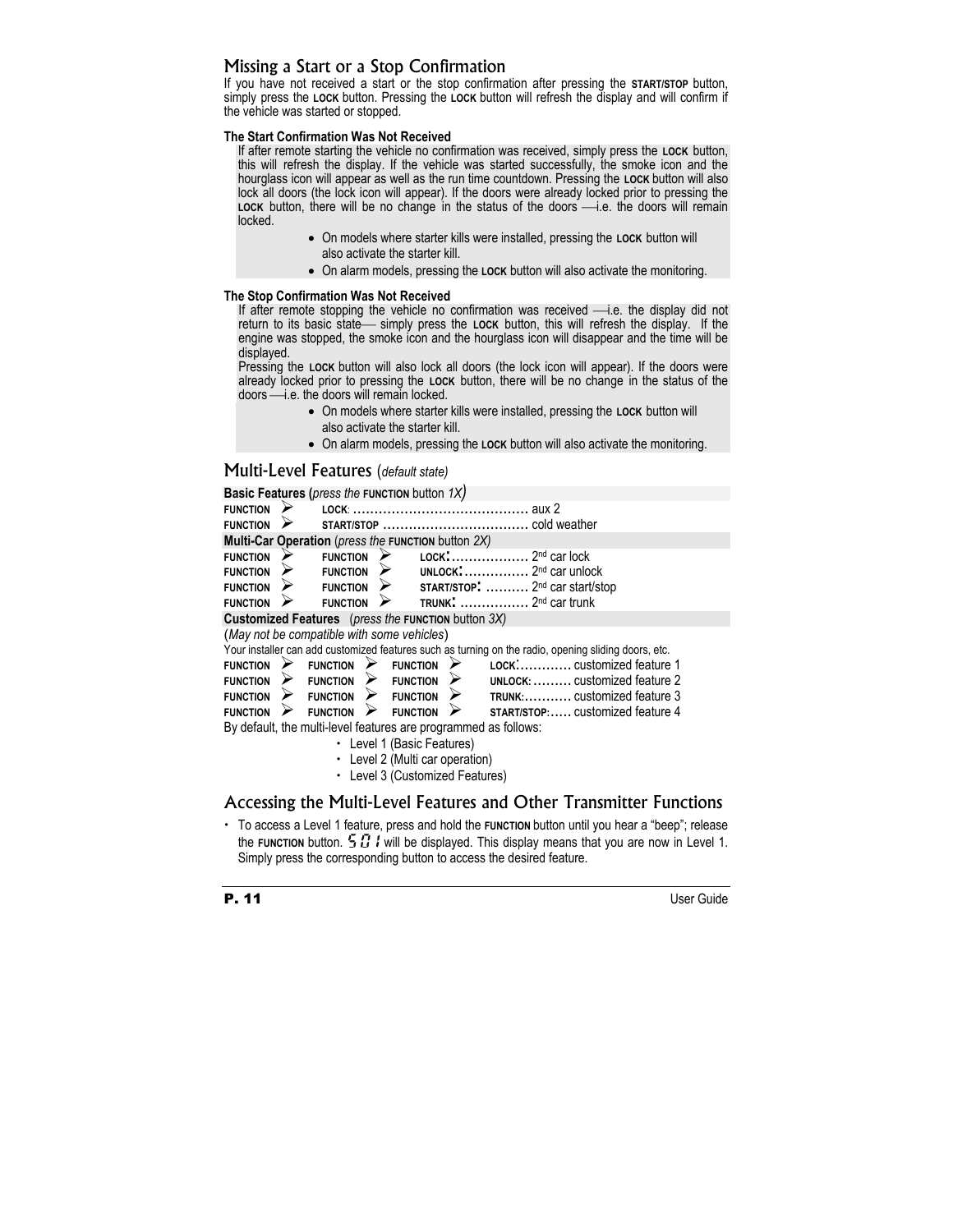- x To access a Level 2 feature, press and hold the **FUNCTION** button until you hear a "beep, release the **FUNCTION** button and press and release the **FUNCTION** button once more.  $5B2$  will be displayed. This display means that you are now in Level 2. Simply press the corresponding button to access the desired feature.
- x To access a Level 3 feature, press and hold the **FUNCTION** button until you hear a "beep"; release the **FUNCTION** button and press and release the **FUNCTION** button two more times.  $5.73$  will be displayed. This display means that you are now in Level 3. Simply press the corresponding button to access the desired feature.
- $\cdot$  To access the transmitter functions (clock and alarm adjustments), press and hold the **FUNCTION** button until you hear a "beep"; within three seconds of hearing the "beep", release the **FUNCTION**  button and press and release the **FUNCTION** button three more times. There will be two quick "beeps" indicating that you are now in the transmitter functions adjustment menu. The Hour position will be flashing. Simply press and release the **FUNCTION** button until you reach the desired location and proceed with the adjustment by pressing the **START/STOP** or **TRUNK** buttons.

Your installer can customize the system as to personalize these multi-level features in an order that best suits you. Your options are:

| Option 1:                                                                                                                                                      |             |                                                                            |  |  |
|----------------------------------------------------------------------------------------------------------------------------------------------------------------|-------------|----------------------------------------------------------------------------|--|--|
| Level 1 (requires pressing the FUNCTION button 1X)<br>Level 2 (requires pressing the FUNCTION button 2X)<br>Level 3 (requires pressing the FUNCTION button 3X) | →<br>→<br>→ | Multi car operation<br>Basic features<br>Customized features               |  |  |
| Option 2:                                                                                                                                                      |             |                                                                            |  |  |
| Level 1 (requires pressing the FUNCTION button 1X)<br>Level 2 (requires pressing the FUNCTION button 2X)<br>Level 3 (requires pressing the FUNCTION button 3X) | →<br>→<br>→ | <b>Basic features</b><br>Multi car operation<br><b>Customized features</b> |  |  |
| Option 3:                                                                                                                                                      |             |                                                                            |  |  |
| Level 1 (requires pressing the FUNCTION button 1X)<br>Level 2 (requires pressing the FUNCTION button 2X)<br>Level 3 (requires pressing the FUNCTION button 3X) | →<br>→<br>→ | Customized features<br>Multi car operation<br><b>Basic features</b>        |  |  |
| Option 4:                                                                                                                                                      |             |                                                                            |  |  |
| Level 1 (requires pressing the FUNCTION button 1X)<br>Level 2 (requires pressing the FUNCTION button 2X)<br>Level 3 (requires pressing the FUNCTION button 3X) | →<br>→<br>→ | <b>Basic features</b><br><b>Customized features</b><br>Multi car operation |  |  |
| Example: If the multi-level features were set to option 3, the setup would be as follows:                                                                      |             |                                                                            |  |  |
| • Level 1<br>$\rightarrow$<br>Customized feature<br>• Level 2 $\rightarrow$<br>Multi car operation<br>• Level 3 $\rightarrow$<br>Basic features                |             |                                                                            |  |  |
| The "Basic features" are now programmed as level 3 and therefore:                                                                                              |             |                                                                            |  |  |
| • To access the aux. 2 features, the user needs to press on the FUNCTION button three (3) times<br>followed by the LOCK button.                                |             |                                                                            |  |  |
| • To access cold weather mode, the user needs to press on the <b>FUNCTION</b> button three (3) times                                                           |             |                                                                            |  |  |

followed by the **START/STOP** button.

**Note:** When using the companion remote, Shift button must be pressed twice quickly the first time. For instance, to access *customized feature 1***,** press **SHIFT** twice quickly, **SHIFT** and **SHIFT** again followed by Lock.

## Intrusion Codes through the LED Light

If there has been an intrusion in the vehicle while it was locked and armed, the LED will provide an intrusion code matching the type of the intrusion that took place. Disarm the alarm (**UNLOCK**) to identify the intrusion. The LED intrusion codes are flashed in continuous loops:

| 2 x = Doors intrusion | $5x =$ Panic    |  |
|-----------------------|-----------------|--|
| 3 x = Shock Sense     | $6x =$ Ignition |  |
| 4 x = Hood            | $7x =$ Trunk    |  |
|                       |                 |  |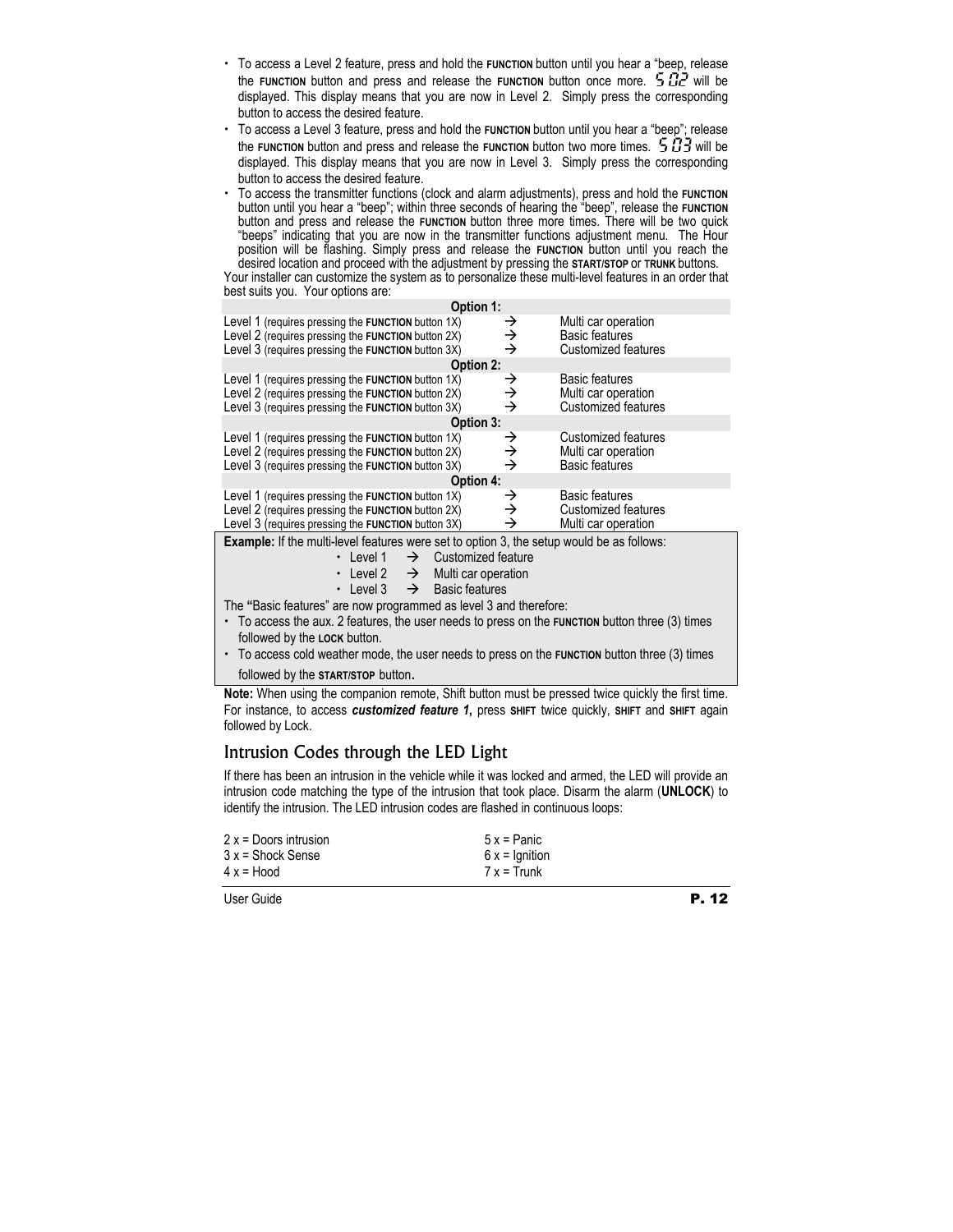The alarm diagnostic by LED projects a LED flash sequence immediately after disarming and will remain in that state of alarm memory until the ignition is turned ON.

#### Troubleshooting Poor Transmitting Range

- Many factors may affect the operating range of the transmitter. Some of these are:
- The condition of the battery in the transmitter.
- The operating environment (for example: downtown radio-frequency noise, airports, cellular phone towers…)
- Metal: any type of metal will affect operating range. This includes the metal in the car.
- The shape of the vehicle can affect range as well; vans in general have an especially poor range.
- The shape of the roof and A-pillars brings about considerable radio-frequency deflection (in this case the signal from the remote control). As a result, the direction in which the vehicle is facing in relation to the remote control can affect the range. Straight on – standing in front of the vehicle – generally gives you the greatest range; the second best performance is from the back. Using the remote control from either side of the vehicle will usually give the lowest range.
- The range will be significantly lower in a crowded parking lot than in open space.
- Always hold the transmitter high, approximately at shoulder height. Holding the transmitter against your chin will also increase your range: your head acts as an antenna.
- The operating range will be somewhat lower on vehicles equipped with an aftermarket or factory alarm.

## Using the Remote Control



The transmitter offers several command-confirmation and timer features. This section explains some of the key transmitter functions that are available. The following section gives a summary of the button combinations used to access those functions.

#### Note:

If you wish to exit a function while still in the process of accessing it, simply stop and wait for at least 10 seconds: the transmitter will return to its normal state.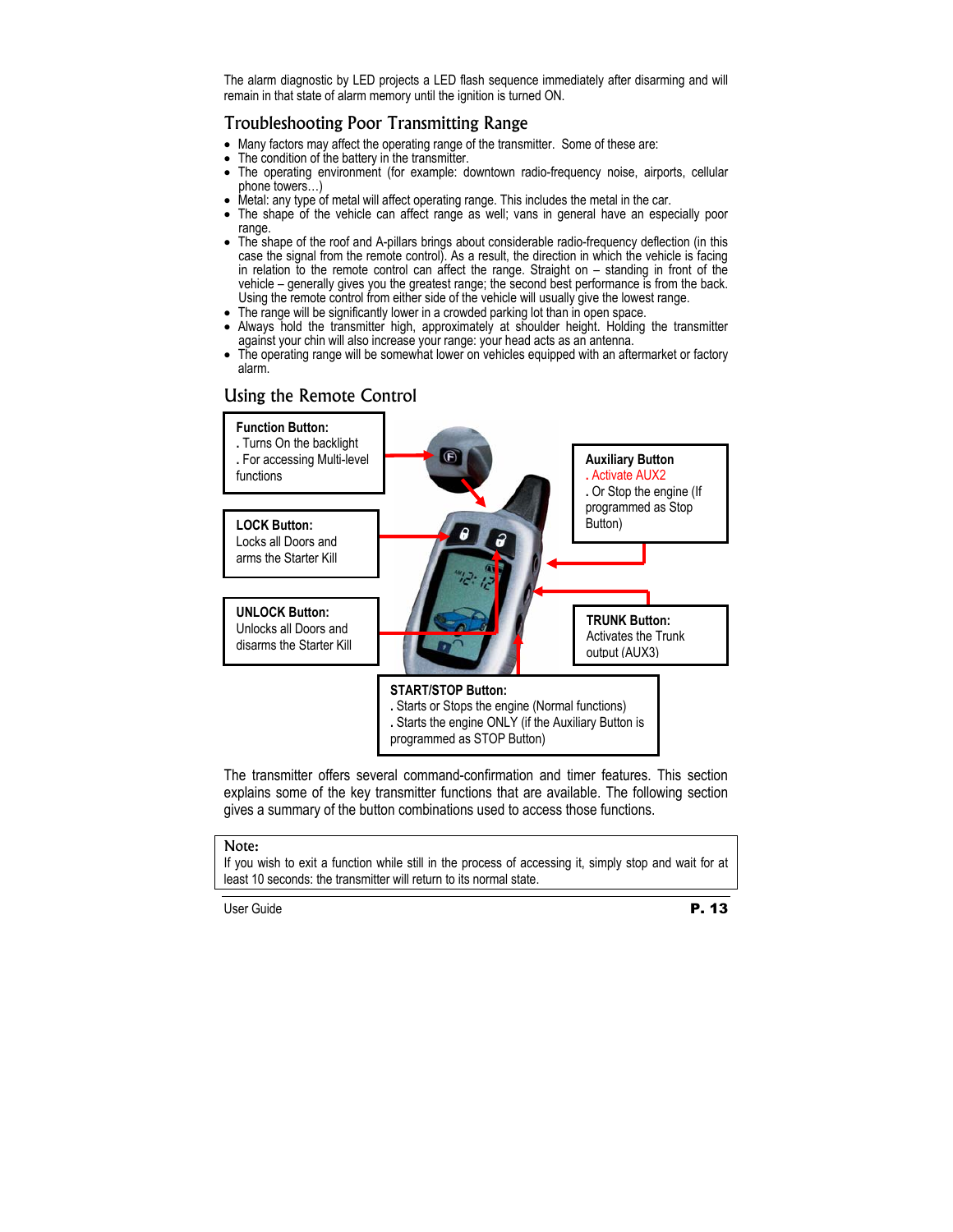## LCD Transmitter Operation (First Car Control) Basic Vehicle Operation

| <b>FUNCTION</b>                                      | <b>BUTTON PRESSED</b> | <b>ICON</b>                 | <b>BUZZER</b>                                                        | <b>INSTRUCTIONS /DESCRIPTION</b>                                                       |
|------------------------------------------------------|-----------------------|-----------------------------|----------------------------------------------------------------------|----------------------------------------------------------------------------------------|
| <b>LOCK</b>                                          |                       |                             | 1 Beep                                                               | Locks the doors<br>and arms the Starter Kill (if<br>installed) and the alarm.          |
| <b>UNLOCK</b>                                        | d                     | m.                          | 2 Beeps                                                              | Unlocks the doors and disarms<br>the Starter Kill (if installed) and<br>the alarm.     |
| TRUNK or AUX 3                                       | К                     |                             | 1 Beep                                                               | Trunk output                                                                           |
| START <sup>*</sup><br>(see Runtime<br>Options below) |                       | $\overline{\mathbb{Z}}$ . 4 | 1 beep before<br>engine starts<br>followed by melody<br>when started | Starts the engine                                                                      |
| <b>STOP</b>                                          |                       | None                        | Melody                                                               | Stops the engine                                                                       |
| AUX 2 or STOP                                        | O                     | None                        | $AUX 2 = 1$ beep<br>1 beep<br>STOP = Melody                          | Activates AUX 2 (by default) or<br>stops the engine (if programmed<br>as Stop button). |
| Light ON                                             | F                     | ON for 5 seconds            |                                                                      | Press the L<br>button once.                                                            |

#### Transmitter Mode Selection

| <b>FUNCTION</b>                   | <b>BUTTON PRESSED</b>               | <b>ICON</b> | <b>BUZZER</b>    | <b>INSTRUCTIONS /DESCRIPTION</b>                                                           |
|-----------------------------------|-------------------------------------|-------------|------------------|--------------------------------------------------------------------------------------------|
| POWER-SAVING<br><b>MODE</b>       | $\mathbf{a}(\mathbf{E}.\mathbf{a})$ | IS I        | Melody           | Press the UNLOCK button then<br>press FUNCTION and LOCK<br>simultaneously                  |
| <b>VIBRATION MODE</b>             | $\mathbf{F}$ . $\mathbf{F}$         |             | Vibrates 4 times | Press and hold the FUNCTION and<br>LOCK buttons simultaneously                             |
| <b>ALARM CLOCK</b><br>MODE ON/OFF | $\mathbf{F}$ . K                    | 28.84       | Melody           | Press once to switch the Alarm<br>Clock ON<br>Press twice to switch the Alarm<br>Clock OFF |

## Time or Alarm Clock Adjustments

| User                                                                             | <b>Transmitter</b>                                                       |  |  |
|----------------------------------------------------------------------------------|--------------------------------------------------------------------------|--|--|
| 1. Press and hold the FUNCTION button until a<br>beep is heard                   | The backlight will turn on the moment the<br>FUNCTION button is pressed. |  |  |
| 2. Upon hearing the beep, release<br>the<br>FUNCTION button,                     |                                                                          |  |  |
| 3. Press and hold the <b>FUNCTION</b> button once<br>more                        |                                                                          |  |  |
| 4. Release the FUNCTION button when a beep<br>is heard.                          |                                                                          |  |  |
| 5. Press and hold the <b>FUNCTION</b> button once<br>more until a beep is heard, |                                                                          |  |  |
| 6. Release the FUNCTION button                                                   |                                                                          |  |  |
| 7. At that point, press and hold the FUNCTION<br>button until 2 beeps are heard. | flash.                                                                   |  |  |
| Pressing the FUNCTION button                                                     |                                                                          |  |  |
|                                                                                  |                                                                          |  |  |
|                                                                                  | 5X  Melody selection for the ringing of the alarm                        |  |  |
|                                                                                  | 6X  Activate (ON) / Deactivate (OFF) Alarm                               |  |  |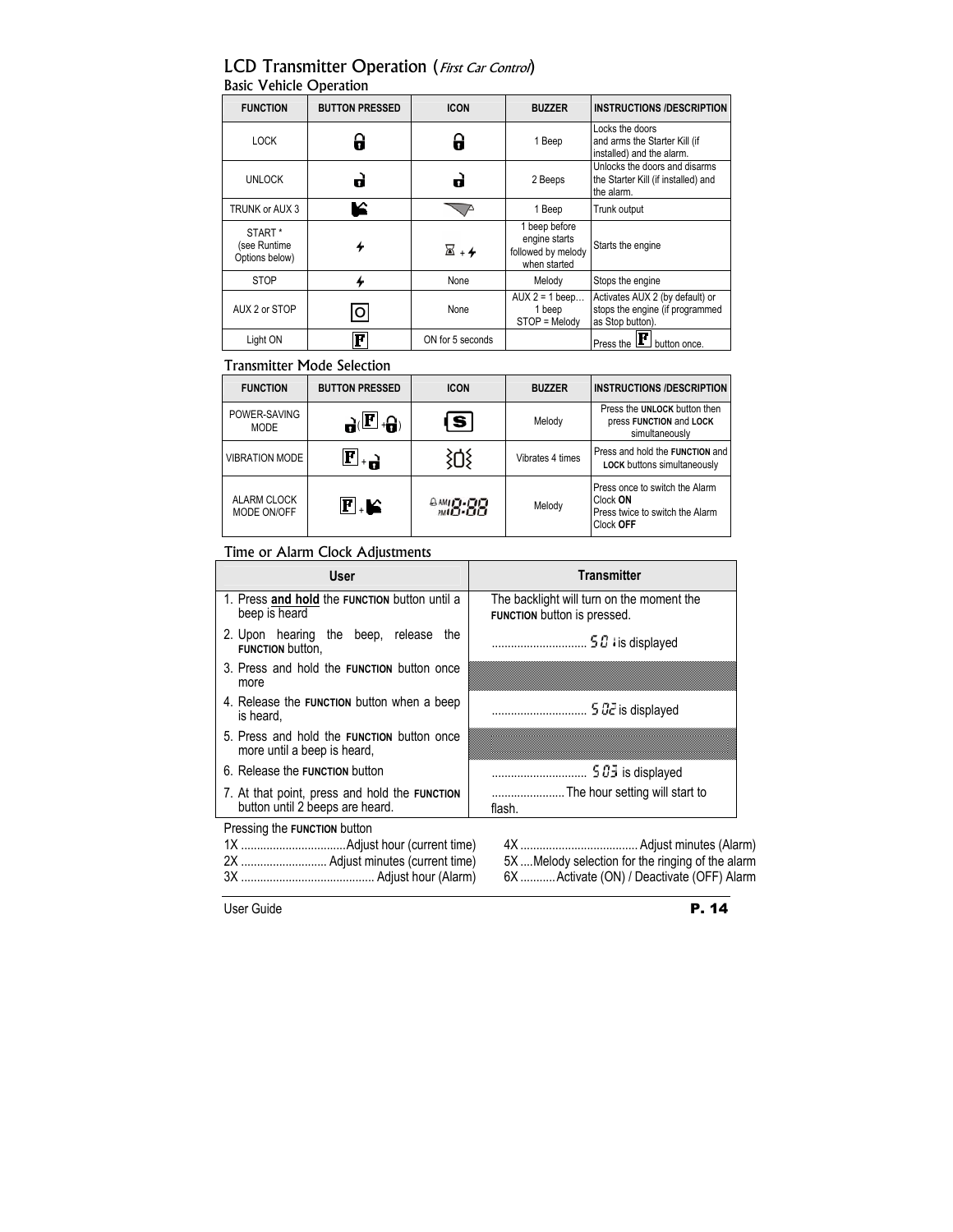| 9X Melody selection for the countdown           |  |  |  |  |
|-------------------------------------------------|--|--|--|--|
| 10X .Activate (ON) / Deactivate (OFF) countdown |  |  |  |  |

- a. Press the **button to increase** the value or to activate or deactivate a function or to toggle through the melodies.
- 
- b. Press the **f** to **decrease** the value or to activate or deactivate a function or to toggle through the melodies.
- c. To save modifications**, do not touch any buttons for approx 10 to 15 seconds**. There will be a beep and the display will return to the time.

| Cold Weather Mode                                           |                                  |                                       |                                                                                                                                             |
|-------------------------------------------------------------|----------------------------------|---------------------------------------|---------------------------------------------------------------------------------------------------------------------------------------------|
| <b>BY PRESSING</b>                                          | <b>ICON</b>                      | <b>BUZZER</b>                         | <b>INSTRUCTIONS / DESCRIPTION</b>                                                                                                           |
| $ \mathbf{F} $<br>until beep                                |                                  | 1 Beep                                | Press $\mathbf{F}$ until beep and                                                                                                           |
| $\star$ for 3sec                                            |                                  | 1 Beep                                | then press and hold 7 for 3<br>seconds.                                                                                                     |
| $\bf{F}$<br>until beep                                      | 5 O I                            | 1 Beep                                | $\overline{\text{Press}}$ $\textbf{F}$ until beep and                                                                                       |
| 4<br>for 3sec                                               | none                             | 1 Beep                                | then press and hold $\tau$ for 3<br>seconds.                                                                                                |
| Home Valet <sup>™</sup>                                     |                                  |                                       |                                                                                                                                             |
| <b>BY PRESSING</b>                                          | <b>ICON</b>                      | <b>BUZZER</b>                         | <b>INSTRUCTIONS / DESCRIPTION</b>                                                                                                           |
| ਰਿ∘ਰ<br>Step 1:<br>ଳ-≁<br>Step 2:                           | V                                | 1 BEEP                                | Press or or within 5 seconds,<br>press $\mathbf{G}$ + $\mathbf{H}$<br>The remote control will display the<br>icon and you will hear 1 beep. |
| <b>NONE</b>                                                 | <b>NONE</b>                      | <b>NONE</b>                           | Insert the key in the ignition switch<br>and turn it to the IGNITION ON / RUN<br>position. The icon will disappear.                         |
| Parking Countdown                                           |                                  |                                       |                                                                                                                                             |
| <b>BY PRESSING</b>                                          | <b>ICON</b>                      | <b>BUZZER</b>                         | <b>INSTRUCTIONS /</b><br><b>DESCRIPTION</b>                                                                                                 |
| $\left[\mathbf{F}\right]_{+}\mathbf{\neq}_{1\,\text{time}}$ | C: IC<br>$\overline{\mathbf{x}}$ | Melody                                | 10 MIN COUNT DOWN                                                                                                                           |
| $ \mathbf{F} $<br>$42$ times                                | 0.20<br>×                        | Melody                                | <b>20 MIN COUNT DOWN</b>                                                                                                                    |
| $\mathbf{F}$ + 4 3 times                                    | 0:30<br>$\overline{\mathbf{x}}$  | Melody                                | 30 MIN COUNT DOWN                                                                                                                           |
| $ \mathbf{F} $<br>$+ 4$ 4 times                             | 1:00<br>$\overline{\mathbf{x}}$  | Melody                                | 60 MIN COUNT DOWN                                                                                                                           |
| $ \mathbf{F} $<br>$+ 5$ times                               | : 30<br>冨                        | Melody                                | 90 MIN COUNT DOWN                                                                                                                           |
| $ \mathbf{F} $<br>$+ 6$ times                               | 2:00<br>g                        | Melody                                | 120 MIN COUNT DOWN                                                                                                                          |
| $ \mathbf{F} $<br>$+$ $\neq$ 7 times                        | 0:00<br>$\overline{\mathbf{x}}$  | Melody                                | PARKING COUNT DOWN OFF                                                                                                                      |
| Safe Start Mode                                             |                                  |                                       |                                                                                                                                             |
| <b>BY PRESSING</b>                                          | <b>ICON</b>                      | <b>BUZZER</b>                         | <b>INSTRUCTIONS /</b><br><b>DESCRIPTION</b>                                                                                                 |
|                                                             |                                  | 5 O I<br>simultaneously within 5 sec. |                                                                                                                                             |

| <b>FUNCTION</b>                   | <b>BY PRESSING</b> | <b>ICON</b> | <b>BUZZER</b> | <b>DESCRIPTION</b>                                                                                                                 |
|-----------------------------------|--------------------|-------------|---------------|------------------------------------------------------------------------------------------------------------------------------------|
| START ON SAFE<br>START MODE       | X <sub>2</sub>     | ⊠ ⊥4        | <b>BEEP</b>   | Press the <sup>→</sup> button twice within<br>3 seconds. Or:<br>Press for 1 second (BEEP) then<br>press again for 1 second (BEEP). |
| STOP ON SAFE<br><b>START MODE</b> |                    | None        | Melody        |                                                                                                                                    |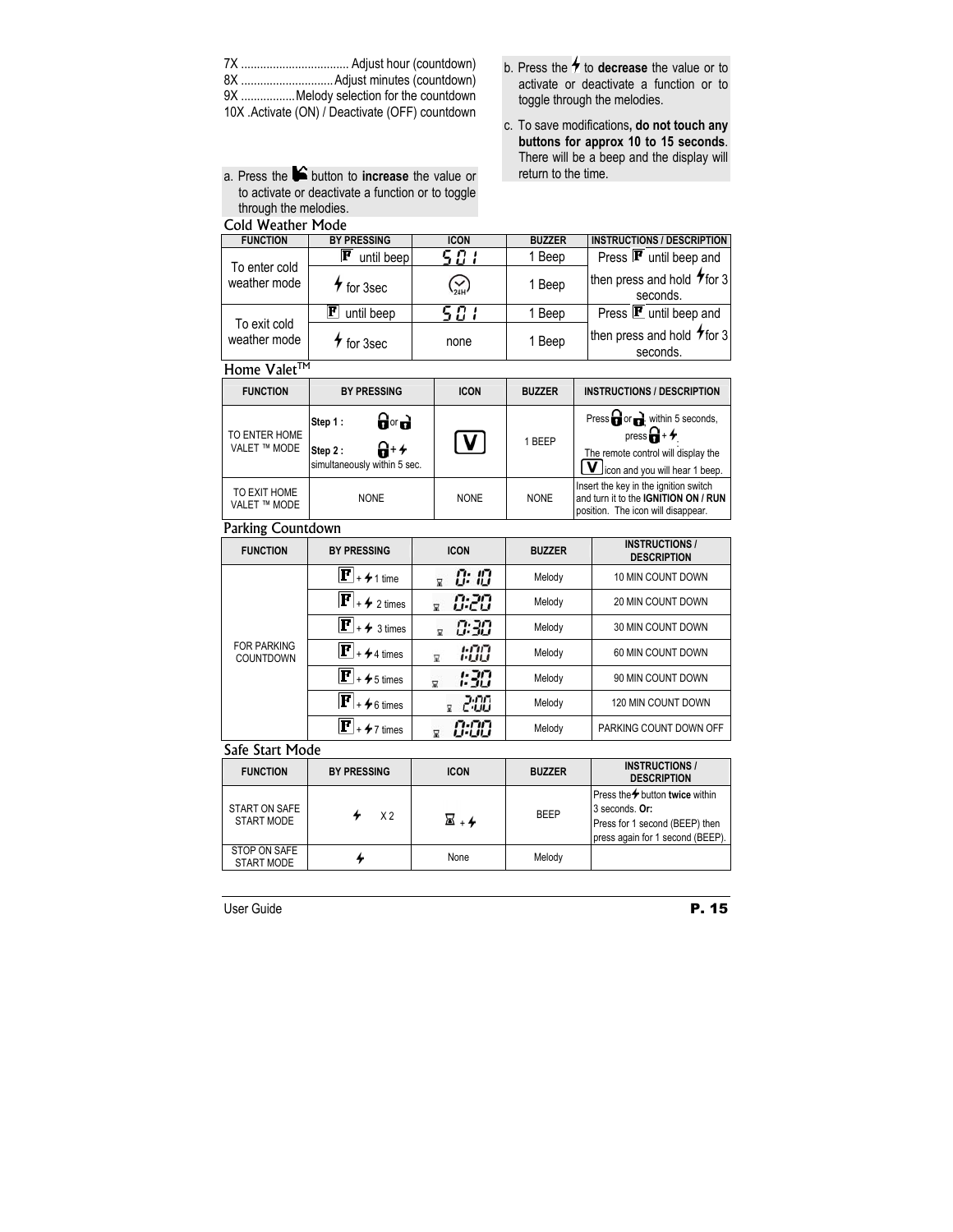\*Runtime (Cannot be programmed. Serves as indication only.)

| <b>FUNCTION</b>       | <b>BY PRESSING</b> | <b>ICON</b> | GAS        | <b>DIESEL</b> |
|-----------------------|--------------------|-------------|------------|---------------|
| <b>ENGINE RUNTIME</b> |                    |             | 4 minutes  | 9 minutes     |
|                       |                    |             | 15 minutes | 20 minutes    |
|                       |                    |             | 25 minutes | 30 minutes    |

## LCD Transmitter Operation (Second Car Control)

|  | <b>Basic Vehicle Operation</b> |
|--|--------------------------------|
|  |                                |

| <b>FUNCTION</b> | <b>BUTTON PRESS</b>              | <b>ICON</b> | <b>BUZZER</b> | <b>DESCRIPTION</b>                                                                 |
|-----------------|----------------------------------|-------------|---------------|------------------------------------------------------------------------------------|
| <b>LOCK</b>     | $\blacktriangleright$ + $\theta$ |             | 1 Beep        | Locks the doors<br>and arms the Starter Kill (if<br>installed) and the alarm.      |
| <b>UNLOCK</b>   | $R^+$ 9                          |             | 2 Beeps       | Unlocks the doors and disarms<br>the Starter Kill (if installed) and<br>the alarm. |
| <b>START</b>    | $\blacktriangleright$ +4         |             | Melody        | Starts the engine                                                                  |
| <b>STOP</b>     |                                  | None        | Melody        | Stops the engine                                                                   |

or

| <b>FUNCTION</b> | <b>BUTTON PRESS</b>                                                         | <b>ICON</b> | <b>BUZZER</b> | <b>DESCRIPTION</b>                                                                 |
|-----------------|-----------------------------------------------------------------------------|-------------|---------------|------------------------------------------------------------------------------------|
| <b>LOCK</b>     | $\mathbf{F}$ + $\mathbf{F}$ + $\mathbf{G}$                                  |             | 1 Beep        | Locks the doors<br>and arms the Starter Kill (if<br>installed) and the alarm.      |
| <b>UNLOCK</b>   | $\mathbf{F}$ , $\mathbf{F}$ , $\mathbf{H}$                                  |             | 2 Beeps       | Unlocks the doors and disarms<br>the Starter Kill (if installed) and<br>the alarm. |
| <b>START</b>    | $\overline{\mathbf{F}}$ + $\overline{\mathbf{F}}$ + $\overline{\mathbf{F}}$ |             | Melody        | Starts the engine                                                                  |
| <b>STOP</b>     | $ {\bf F} _{\scriptscriptstyle +}$ 4<br>Р                                   | None        | Melody        | Stops the engine                                                                   |
| <b>TRUNK</b>    |                                                                             |             | 1 Beep        |                                                                                    |

## Start and Stop While in Safe Start Mode

| <b>FUNCTION</b>             | <b>BUTTON PRESS</b>      | <b>ICON</b> | <b>BUZZER</b> | <b>DESCRIPTION</b>                                                                                                                                                                                                |
|-----------------------------|--------------------------|-------------|---------------|-------------------------------------------------------------------------------------------------------------------------------------------------------------------------------------------------------------------|
| START ON SAFE<br>START MODE | $\mathbf{L}_{+4\times2}$ | ⊠ ⊥4        | Melody        | Press the $\blacktriangleright$ and $\blacktriangleright$ buttons<br>simultaneously twice within<br>3 seconds.<br>Press for 1 second (a beep will<br>be heard) then press 1sec and a<br>beep will be heard again. |
| STOP ON SAFE<br>START MODE  | $\blacktriangleright$ +4 | None        | Melody        |                                                                                                                                                                                                                   |

P. 16 User Guide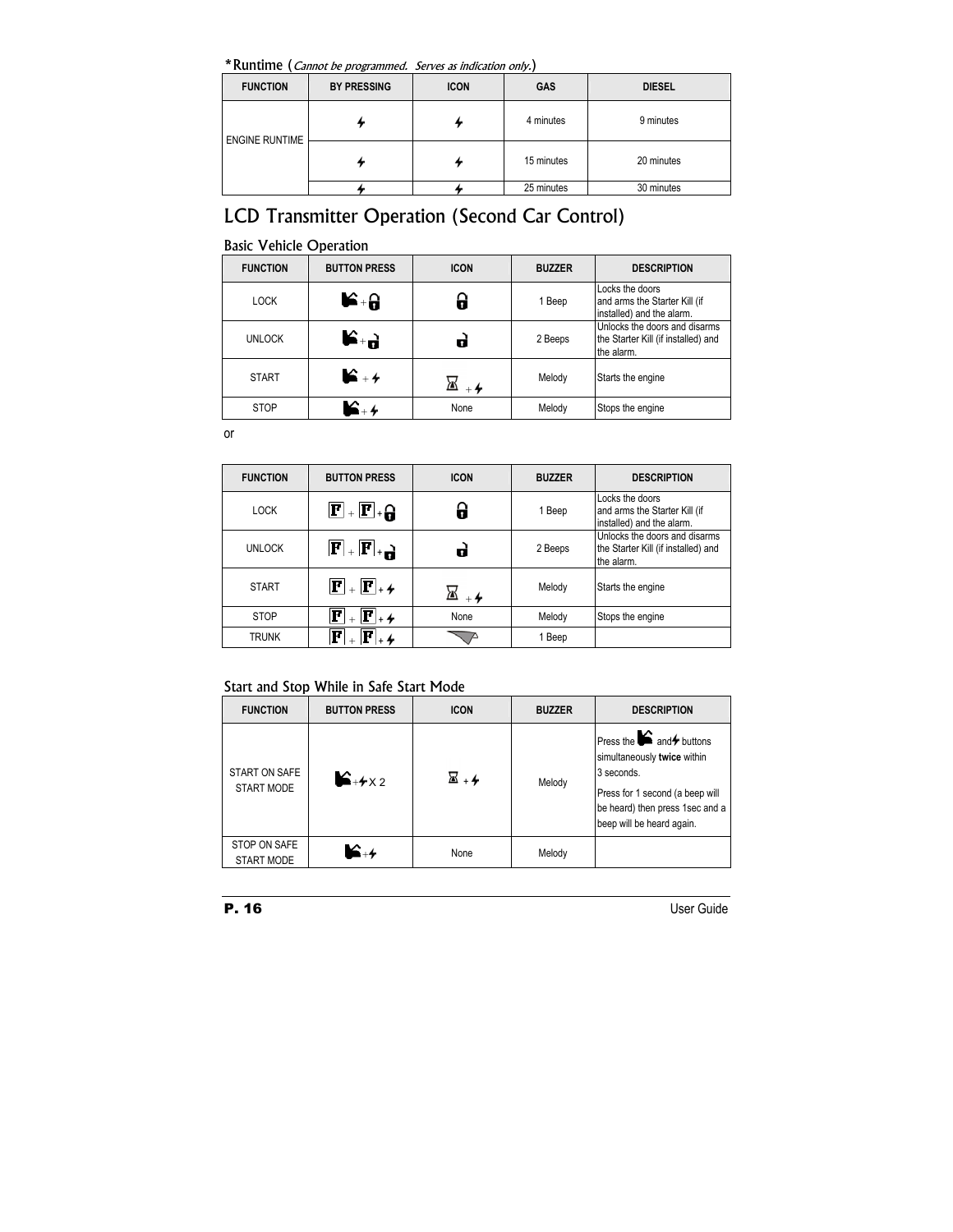Diagnostics – Chirps Table

| <b>Chirps</b>                | <b>Description</b>                                                                                                                                                                    |  |  |
|------------------------------|---------------------------------------------------------------------------------------------------------------------------------------------------------------------------------------|--|--|
|                              | Doors locked, alarm and starter kill armed.<br><b>LOCK</b> confirmation.<br>Entering mode 1 in the programming centre.<br>Disarmed notification                                       |  |  |
| 2                            | Doors unlocked, alarm and starter kill disarmed.<br>Transmitter programmed.<br>Entering mode 2 in the programming centre.                                                             |  |  |
| 3                            | • LOCK and arm while a zone is left unprotected.<br>Entering mode 3 in the programming centre.<br>Door zone left unprotected.                                                         |  |  |
| 4                            | <b>UNLOCK</b> and disarm: an intrusion was detected (in warning chirps mode or full chirps<br>mode).<br>Entering tach-programming mode.<br>Entering mode 4 in the programming centre. |  |  |
| 5                            | Siren or horn chirp timing adjustment                                                                                                                                                 |  |  |
| Constant up to<br>60 seconds | In siren or horn mode: alarm condition generated by an intrusion, by panic mode or<br>when the system is powered up. The siren or horn will sound for 60 sec.                         |  |  |

## Diagnostics – Parking Light Flash Table

| <b>Flashes</b>         | <b>Description</b>                                                                      |  |  |
|------------------------|-----------------------------------------------------------------------------------------|--|--|
| 1                      | • Doors locked, Alarm and Starter Kill armed.<br>• End of Run Time.                     |  |  |
|                        | • TRUNK button pressed                                                                  |  |  |
|                        | • Start signal received by the System.                                                  |  |  |
|                        | • Cold Weather Mode cancelled.                                                          |  |  |
|                        | • Doors unlocked, alarm and starter Kill disarmed.                                      |  |  |
|                        | • Run time cancelled.                                                                   |  |  |
| $\mathbf{2}$           | • Exit remote valet.                                                                    |  |  |
|                        | • Exit ignition valet                                                                   |  |  |
|                        | • Remote start attempt cancelled by remote.                                             |  |  |
|                        | • Entering cold weather mode.                                                           |  |  |
| 3                      | • Entering remote valet.                                                                |  |  |
|                        | • Entering ignition valet                                                               |  |  |
| 4                      | • +12 V where detected on the brake line and cranking was cancelled.                    |  |  |
|                        | • Entering tach-programming mode                                                        |  |  |
| 5                      | • New transmitter programmed.                                                           |  |  |
|                        | • Tach programmed.                                                                      |  |  |
| 6                      | • A remote start was attempted while a tach or a vacuum signal was detected before      |  |  |
|                        | cranking.                                                                               |  |  |
| 8                      | • Unit reset: occurs when the unit is reset to the factory defaults.                    |  |  |
| 10                     | • The hood switch line went to ground during cranking or run time.                      |  |  |
| $1 - \text{pause} - 2$ | • There was an attempt to start the vehicle while the system was in valet mode.         |  |  |
| $2 - pause - 2$        | • There was an attempt to start the vehicle while the system was in home valet mode.    |  |  |
| ON solid               | • Cold weather mode: the Brake Pedal is being held down.                                |  |  |
| ON 2 sec.              | • The Hood is up and the Hood Switch line went to ground. This is step one of the       |  |  |
|                        | Programming Centre procedure.                                                           |  |  |
| ON 3 sec.              | First press of the START/STOP button under Safe Start.<br>$\bullet$                     |  |  |
| ON 4 sec.              | Locking or unlocking a door (with Door pulses configured to 4 sec.)<br>$\bullet$        |  |  |
| ON 25 sec.             | • The hood pin-switch has been pressed twice: the unit went into step 1 of the          |  |  |
|                        | programming centre procedure, and no transmitter activity was detected for 20           |  |  |
|                        | seconds.                                                                                |  |  |
|                        | • Or the unit went into step 1 of the transmitter programming procedure and no activity |  |  |
|                        | was detected for a few seconds. The unit has exited the transmitter programming         |  |  |
|                        | procedure.                                                                              |  |  |